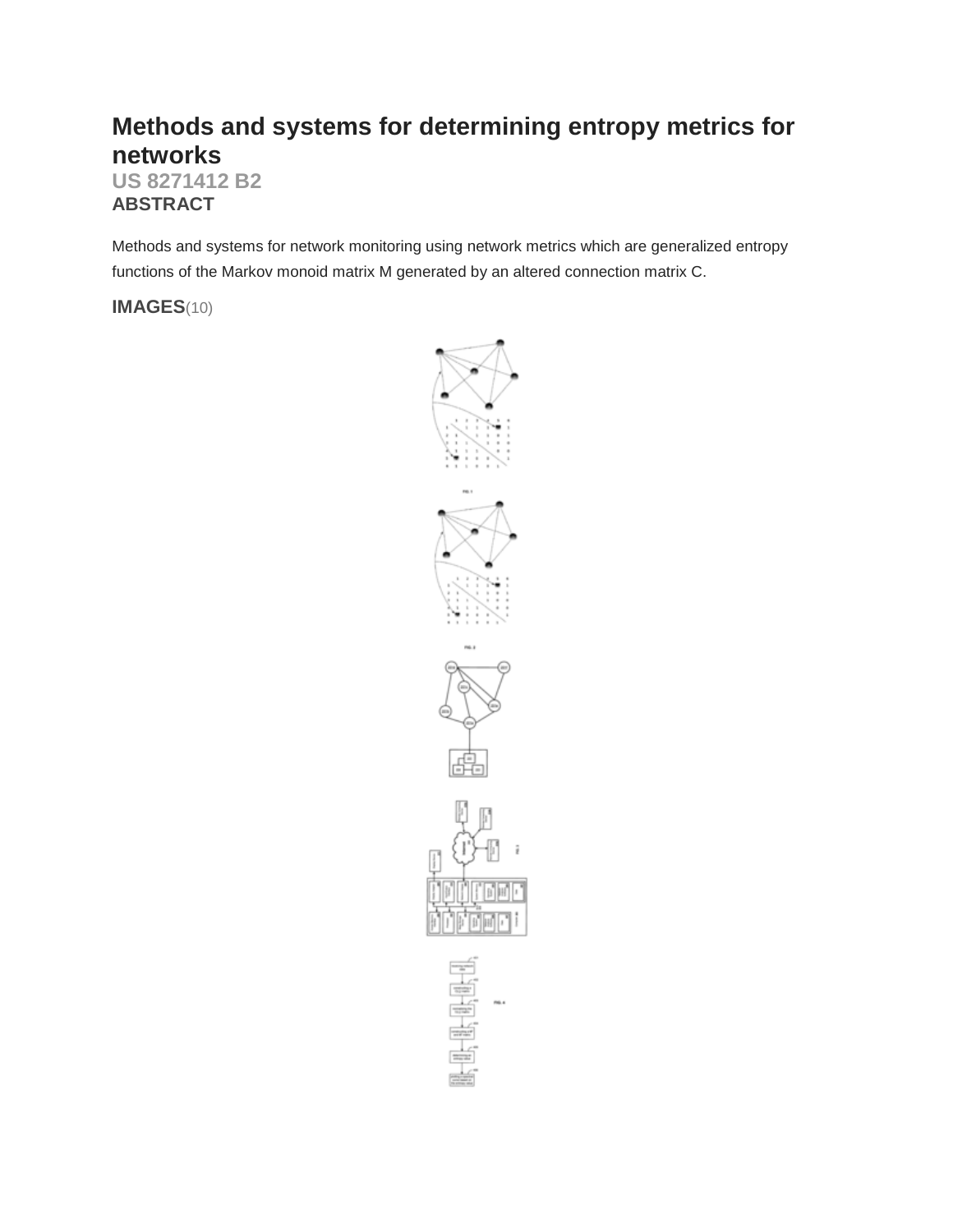

FIG. 7



 $ma.$ 





# $\,$ **CLAIMS**(7)

1. A method for network monitoring, the method comprising:

determining a normal network topology profile for a network based on normal entropy spectra, the normal entropy spectra comprising a first entropy value for each one of a plurality of nodes in the network, wherein the first entropy value depends at least on a first family of Markov flows associated with a topology of the network;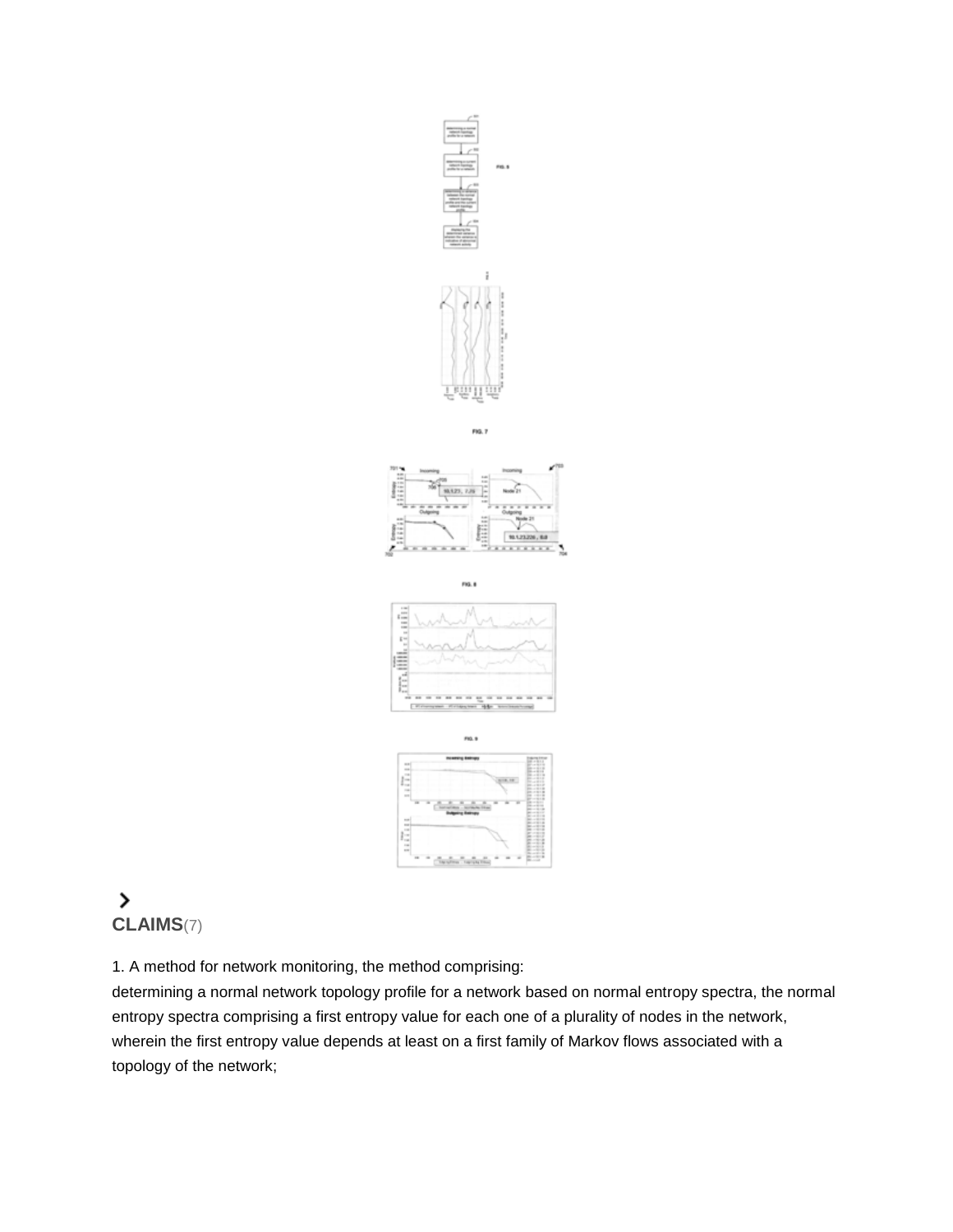determining a current network topology profile for a network based on current entropy spectra, the current entropy spectra comprising a second entropy value for each one of the plurality of nodes in the network, wherein the second entropy value depends at least on a second family of Markov flows associated with the topology of the network;

determining a variance between the normal network topology profile and the current network topology profile; and

# displaying the determined variance wherein the variance is indicative of abnormal network activity.

2. The method of claim 1 further comprising:

determining a normal network topology profile and current network topology profile for incoming network activity, and

determining a normal and current network topology profile for outgoing network activity.

3. The method of claim 2, wherein the network is at least one of: a communication network;

a transportation network;

- a financial network;
- a utility network;
- an energy network;
- a biological network.
- a social network;
- a manufacturing process;
- an electrical network; or
- a mechanical network.

4. The method of claim 1 further comprising determining a total amplitude of network flows.

5. The method of claim 1 further comprising determining a percentage of nodes participating in network flows.

6. The method of claim 1 further comprising determining an abnormal deviation in the current network profile relative to the normal network profile.

7. The method of claim 6, wherein the step of determining an abnormal deviation further comprises: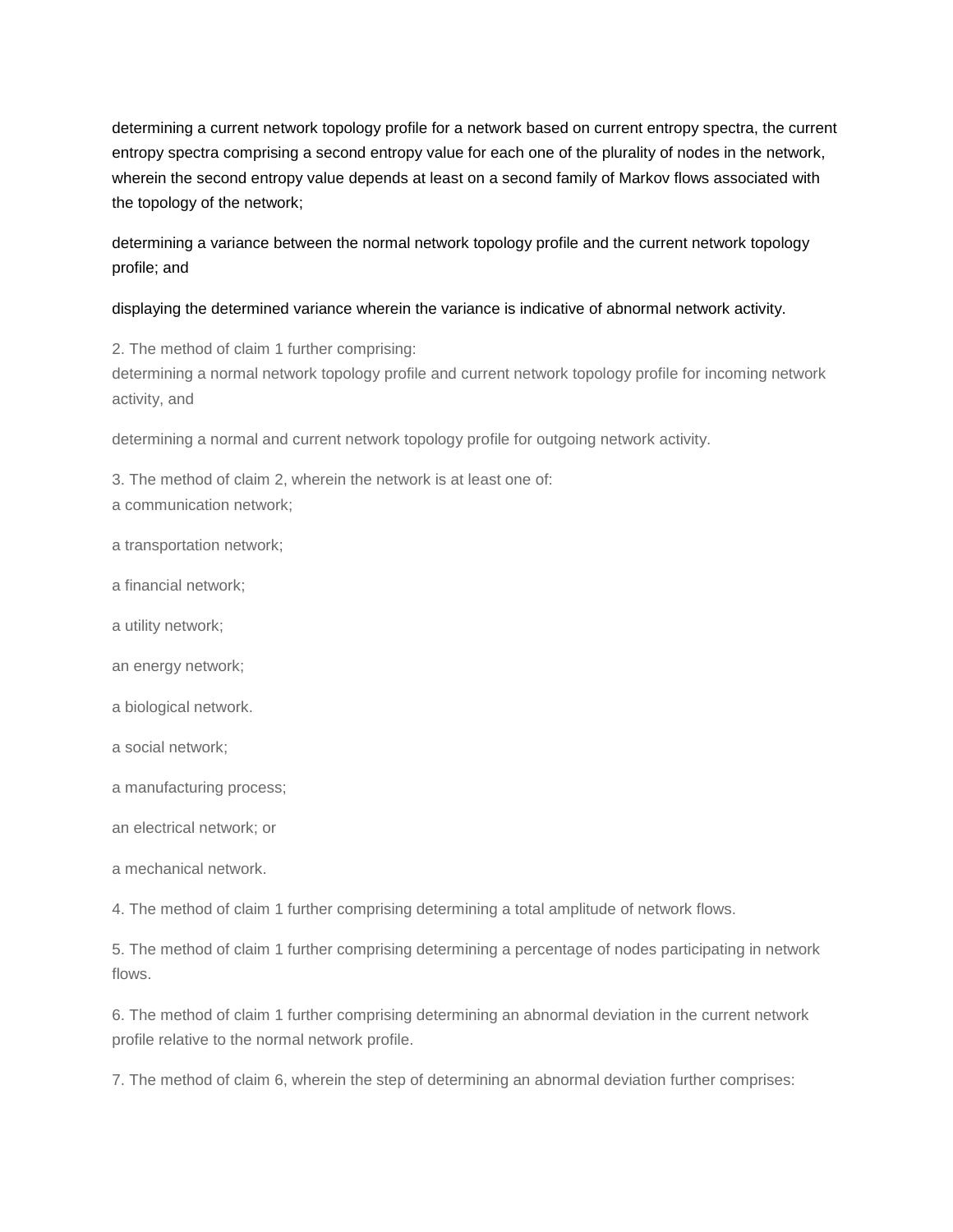determining a normal entropy spectra and a current entropy spectra for each participating node of a network; and

determining a participating node having a current entropy spectra that differs from the normal entropy spectra.

# **DESCRIPTION**

# CROSS REFERENCE TO RELATED PATENT APPLICATIONS

This application claims priority to U.S. Provisional Application No. 60/752,444 filed Dec. 21, 2005 and U.S. Provisional Application No. 60/815,739 filed Jun. 21, 2006, both of which are herein incorporated by reference in their entireties.

# FEDERAL GOVERNMENT SUPPORT CLAUSE

The present invention was developed with Government funds provided by the Defense Advanced Research Projects Agency (DARPA) under project number FA8750-40-2-0260. The Government has certain rights in this invention.

# BACKGROUND

A vast spectrum of modern problems center on understanding the status and dynamical behavior of networks. For example, our entire national and world economic system of financial transfers, shipments of goods, transportation of people, delivery of utilities, and the contagion of disease can only be managed and understood if we are able to understand the behavior of networks. One of the most daunting of these problems is the emergence of the internet for computer and personal communication including the remote control of devices by internet, by software or persons from a distant site often without our knowledge or understanding. Foremost among these problems are the emergence of computer bugs, worms, viruses, attacks, and an entire spectrum of malicious processes requiring something akin to the biological defenses necessary for the maintenance of life forms. All of these systems can be described as set of nodes where some nodes are connected by a weight of connection that can be zero or a positive number and thus constitute a network.

Another type of network that can reek havoc on modern society are networks of both criminal and terrorist groups. If we cannot maintain secure communication and control for our military complex then we become subject to attacks and destruction of our social order to an extent never before conceivable. Thus the problem of understanding, monitoring, tracking, and securing networks is of the greatest possible importance to the security of our nation, world order, and the very survival of advanced civilization.

The problem of understanding networks is thus of the greatest possible importance for the future stability of a complex social system. The central network problem resides in the shear volume of data and the fact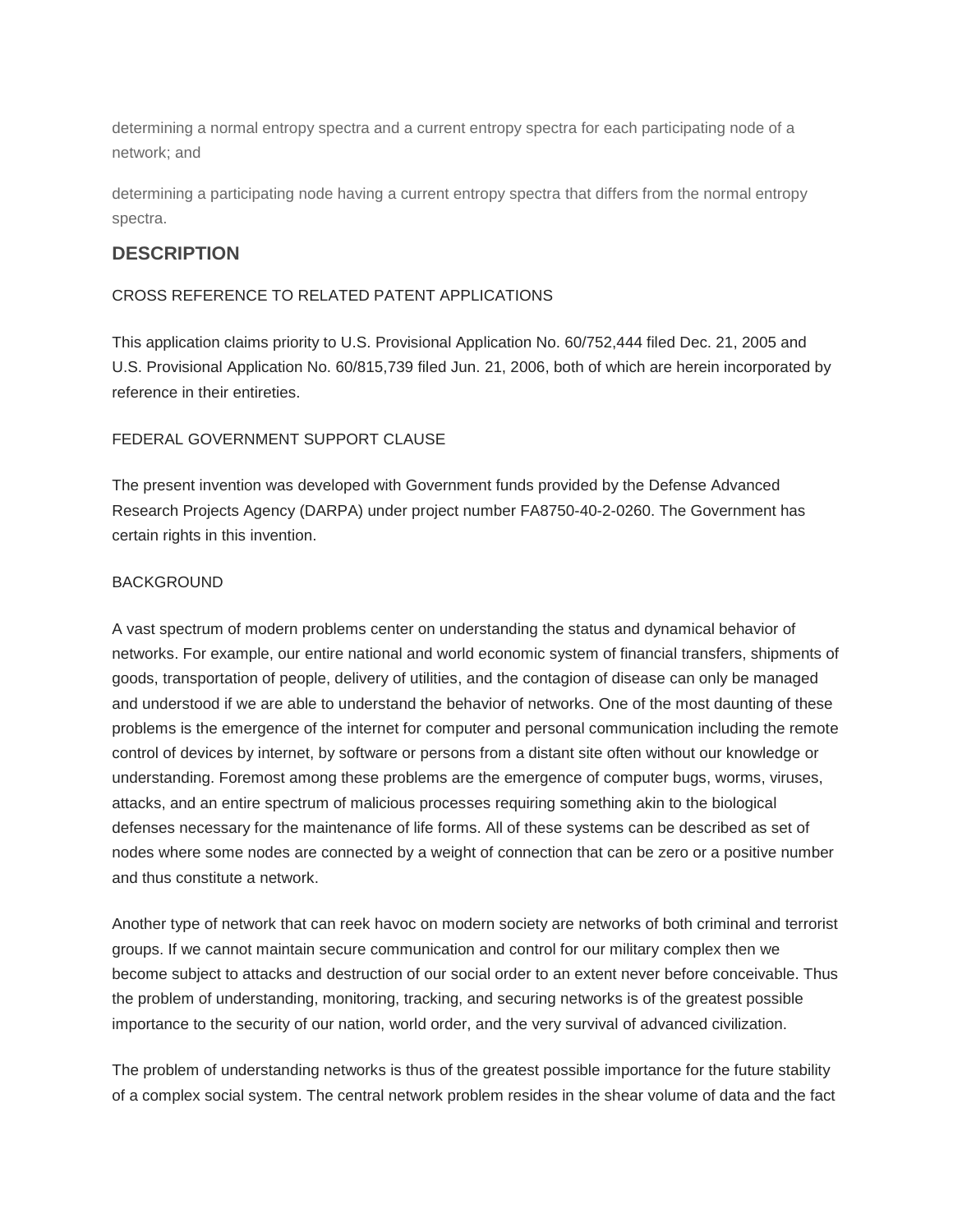that any one value can be of the same importance as every other value. What are needed are systems and methods for determining and utilizing summary statistical data to understand, monitor, and analyze the status and dynamical behavior of networks networks.

# SUMMARY OF THE INVENTION

Provided are network metrics which are generalized entropy functions of the Markov monoid matrix M generated by an altered connection matrix C. When sorted, the associated entropy spectra for the columns and rows of C monitor the state and time evolution of the incoming and outgoing entropy at network nodes. These well defined functions satisfy criteria of being fast to compute (compared to eigenvalues), intuitive in interpretation, and hierarchical in revealing sequentially detained network information. They can be used to dynamically monitor networks relative to such normal metrical values thus identifying when the network statistically alters its intrinsic patterns of connectivity.

Additional advantages of the invention will be set forth in part in the description which follows or may be learned by practice of the invention. The advantages of the invention will be realized and attained by means of the elements and combinations particularly pointed out in the appended claims. It is to be understood that both the foregoing general description and the following detailed description are exemplary and explanatory only and are not restrictive of the invention, as claimed.

# BRIEF DESCRIPTION OF THE DRAWINGS

The accompanying drawings, which are incorporated in and constitute a part of this specification, illustrate embodiments of the invention and together with the description, serve to explain the principles of the invention:

- FIG. 1 is an exemplary network with a corresponding connection matrix;
- FIG. 2 is an exemplary system;
- FIG. 3 is an exemplary operating environment;
- FIG. 4 is a flowchart depicting an exemplary method;
- FIG. 5 is a flowchart depicting an exemplary method;
- FIG. 6 is an exemplary display indicating network status;
- FIG. 7 is an exemplary display indicating network status;
- FIG. 8 is an exemplary display indicating network status;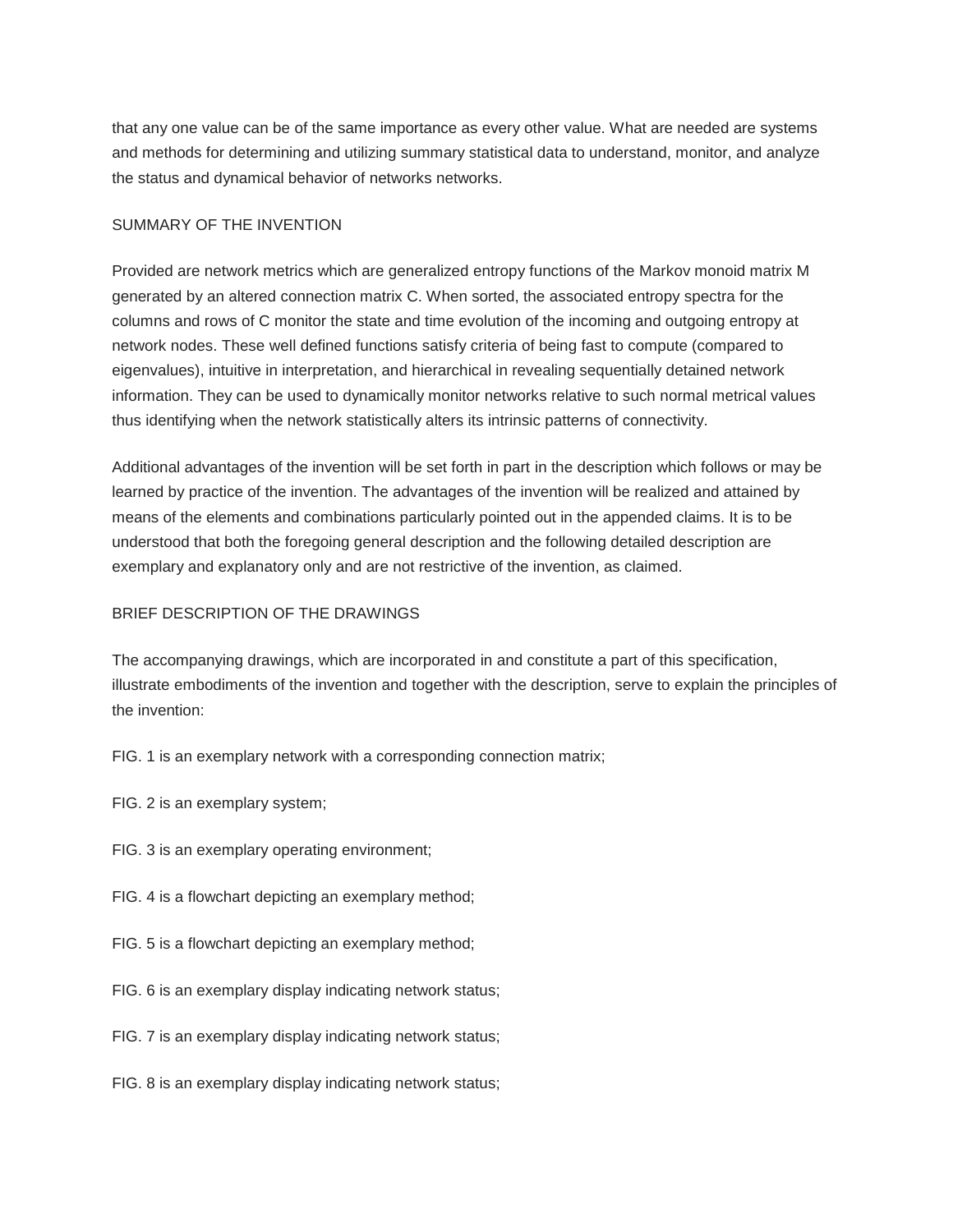FIG. 9 is an exemplary display indicating network status.

# DETAILED DESCRIPTION OF THE INVENTION

Before the present methods and systems are disclosed and described, it is to be understood that this invention is not limited to specific synthetic methods, specific components, or to particular compositions, as such may, of course, vary. It is also to be understood that the terminology used herein is for the purpose of describing particular embodiments only and is not intended to be limiting.

As used in the specification and the appended claims, the singular forms "a," "an" and "the" include plural referents unless the context clearly dictates otherwise. Ranges may be expressed herein as from "about" one particular value, and/or to "about" another particular value. When such a range is expressed, another embodiment includes from the one particular value and/or to the other particular value. Similarly, when values are expressed as approximations, by use of the antecedent "about," it will be understood that the particular value forms another embodiment. It will be further understood that the endpoints of each of the ranges are significant both in relation to the other endpoint, and independently of the other endpoint.

"Optional" or "optionally" means that the subsequently described event or circumstance may or may not occur, and that the description includes instances where said event or circumstance occurs and instances where it does not.

The present invention may be understood more readily by reference to the following detailed description of preferred embodiments of the invention and the Examples included therein and to the Figures and their previous and following description.

#### I. Introduction

A network of N nodes can be exactly described by a matrix of  $N^2$ -N non-negative off-diagonal values representing the connection weights among the N nodes. When a network is large and changing every second such as the Internet, then the resulting system has tens of millions of values every second. Provided is a method for reducing this vast data into a few (2N and fewer) representative values (network entropy spectral functions, or metrics) in order to track the changing topology for attacks, failures and malicious processes.

The general linear group of transformations that are continuously connected to the identity in n dimensions GL(n, R), can be decomposed into two Lie groups: (1) an n(n−1)-dimensional Markov-type Lie group M(n) that is defined by preserving the sum of the components of a vector, and (2) the ndimensional Abelian Lie group, A(n), of scaling transformations of the coordinates. With the restriction of the Markov-type Lie algebra parameters to non-negative values, exactly all Markov transformations in n dimensions can be obtained that are continuously connected to the identity. More precisely, this system is now a Markov Monoid (MM) as it is a group without an inverse.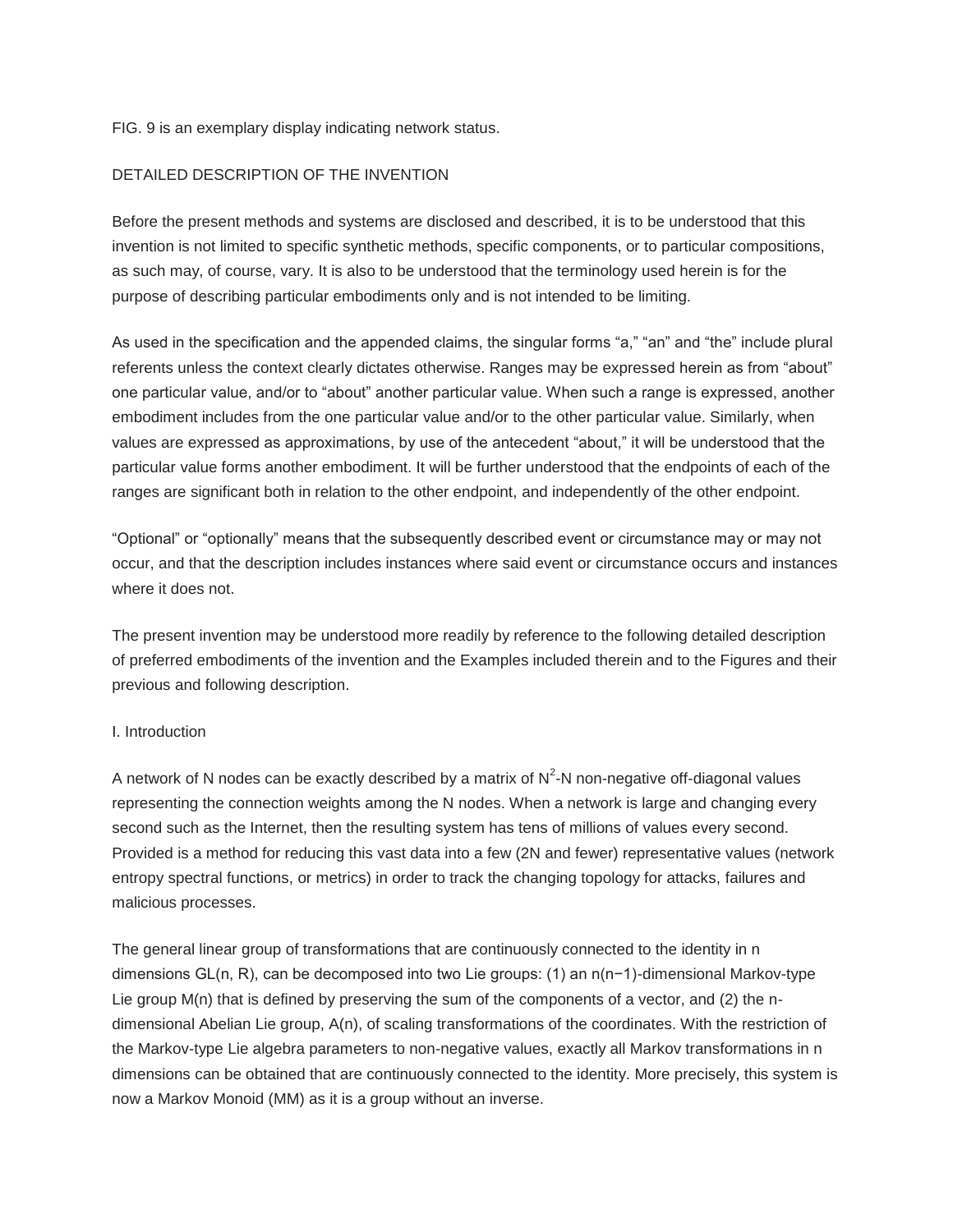Every network, as defined by its connection matrix  $C_{ij}$ , is in one to one correspondence to a single element of the MM Lie algebra of the same dimensionality. It follows that any network matrix, C, is the generator of a continuous Markov transformation that can be interpreted as producing an irreversible flow of a conserved substance among the nodes of the corresponding network. The exponentiation of the MM algebra provides a continuous transformation with rows and columns that constitute normed probability distributions that encapsulate the topology of the network in all orders of expansion. This allows Shannon and generalized (Renyi) entropy functions to be defined on the column and row probability distributions. These (2N) generalized entropies (along with derivatives and functions of these entropies) for these Markov transformations become metrics for the topology of the corresponding network encapsulating all of the network topology in a more hierarchical way. Thus the fields of Lie groups and algebras, Markov transformations, conserved flows, diffusion transformations, and generalized entropies, are tightly connected on the one hand, to network theory and network topology. Provided are methods applying these generalized entropies as metrics for the tracking of network topological changes such as would be expected under attacks and intrusions on internets.

There is a broad spectrum of mathematical problems that involve the general theory of networks and the associated classification, optimization, and potentially even their dynamical evolution. By a network is meant a set of n nodes (points), some pairs of which are connected with a representative non-negative weight or strength of connection. Such a network can be represented by a connection (or connectivity, or adjancy) matrix C<sub>ii</sub> whose off-diagonal elements give the non-negative 'strength' of the connection between nodes i and j in the network. Often that 'strength' or 'weight' is as simple as a '1' for a connection and a '0' otherwise. An example of a network and a corresponding matrix is shown in FIG. 1. A network can be 'undirected' or 'directed' depending upon whether  $C_{ii}$  is symmetric or not thus indicating respectively a symmetric or asymmetrical connection between i and j. There may or may not exist a 'metric distance' between the nodes or, equivalently, positions for the points in a metric space of some dimensionality, such as airports for airline networks, or substations for power or utility distribution networks. The classification of different network topologies cannot be accomplished with just the eigenvalue spectra of the connectivity matrix as there are topologically different networks with as few as five nodes that have the same eigenvalue spectra. One root of the network problem is that although the network is exactly defined by the C matrix, there are n! different C matrices that correspond to the same topology because different C matrices result from different nodal numbering orders. Most network problems become computationally intractable for more than a few hundred nodes. The essential point here is that the n(n−1) off-diagonal non-negative values of C uniquely define a network. The n column values are arbitrary at this point and are undefined.

Provided are useful metrics (functions of the C matrix) for the description of the topology of large networks such as sub-nets of the internet which might have from a hundred to a million nodes, and thus perhaps a trillion connection matrix values. The metrics can (a) be rapidly computable (as compared to eigenvalue computations), (b) be intuitively meaningful, (c) holistically summarize the underlying topology with a few variables, (d) offer meaningful hierarchical expansions providing increasing levels of topological detail and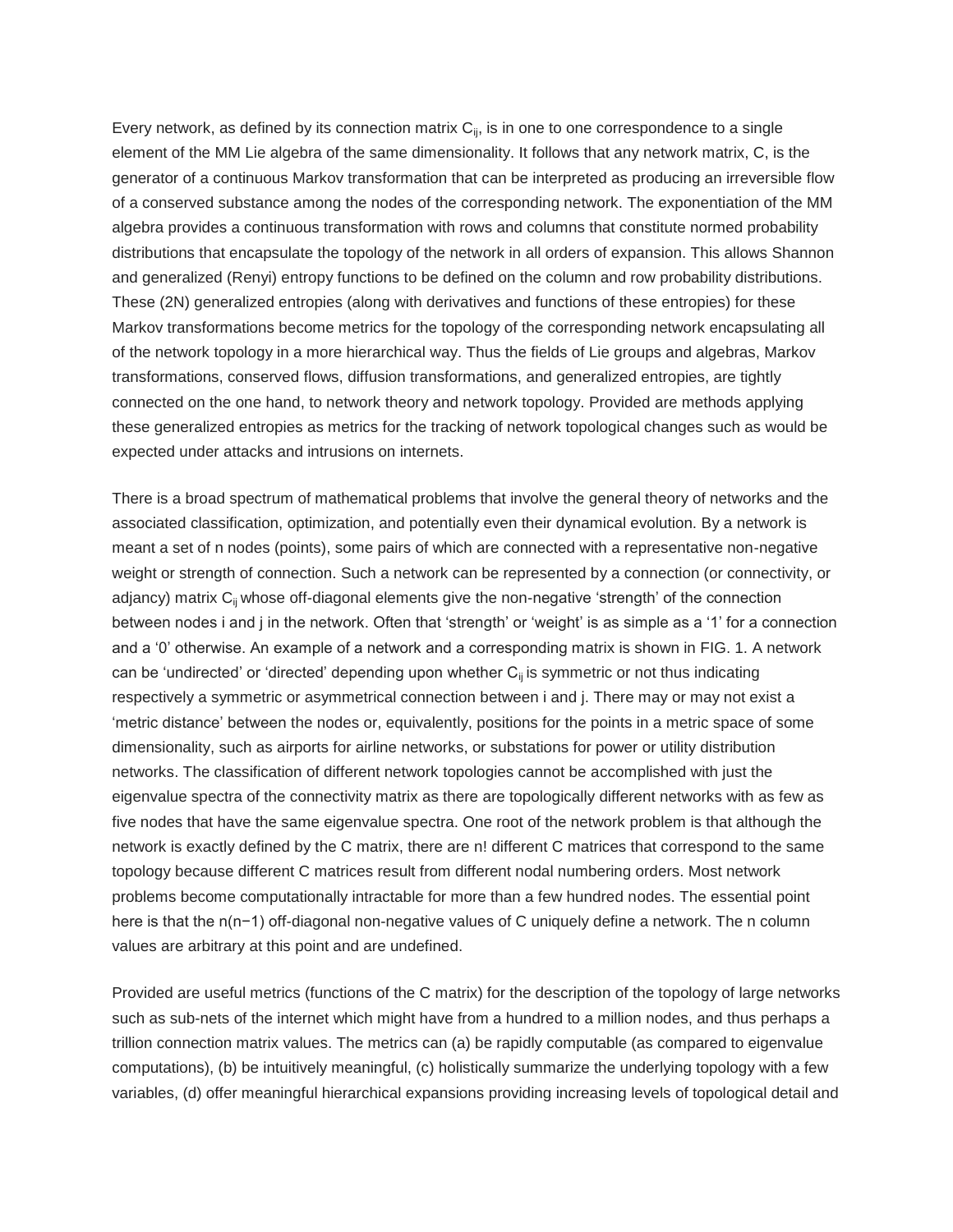(e) be invariant under the permutation group on node numbering and thus reflect the intrinsic topology. Of initial interest are information flows of which originating node sends data to which destination node; rather than the underlying physical connectivity topology itself, the specific path which the information traverses, and the associated distance metrics of this type. Internet transmissions are extremely dynamic and thus to achieve some form of continuity, a C matrix can be constructed using a summation of information transfers, or weights, over some time window t−δ/2 to t+δ/2, surrounding a time t as C(t,δ) thus representing the time evolution of the connection matrix. The parameter δ can be the time increment (window) where transactions are added together between a time of t−δ/2 and t+δ/2. For example, the connection matrix C(t, δ)=C(9:30, 1 hr) is the sum of all network transactions between a time of t−δ/2 and t+δ/2. It can be, for example, all banking transactions between nodes during the period from 9 am and 10 am thus making δ=1 hour.

Given the number of connections, this problem resembles the representation of a physical gas in terms of thermodynamical variables (such as temperature, volume, pressure, heat, and entropy). Generally, in such internet environments there is no meaningful location or position metric that gives insight into the topology and thus distance is not usefully defined. As such pressure and volume, do not have a clear meaning without a distance function. There is no general conserved quantity such as energy, and thus heat and temperature do not offer clear meanings. However, entropy can be well defined and used to summarize the order and disorder in the underlying topological structure.

Initially, how to define entropy on the connection matrix is not clear since both Shannon and Renyi entropies are defined as the log of the sum of the powers of the components of a vector, x<sub>i</sub>, representing probabilities: S=c log<sub>2</sub>(b(Σx<sub>i</sub><sup>a</sup>)) where Σx<sub>i</sub>=1 and where a, b, and c are constants. As such these entropies represent the disorder in the underlying probability distribution. The disorder is a maximum with an even probability distribution and is a minimum when all the probability is in one cell with others having a value of zero. But the connection matrix columns or rows cannot be used as probability distributions since the diagonal of C is totally arbitrary. Even if some arbitrary choice of the diagonal values of C is made and the columns normalized, it is not clear what underlying topological 'disorder' is measured. Any set of nonnegative numbers can be normalized to unity and the entropy of the distribution computed. But without an underlying mathematical and intuitive foundation for the meaning of this distribution it would follow that the resulting entropy calculation is likewise ambiguous. Provided are methods utilizing the decomposition of the general linear group in order to gain insight into how to define these entropy metrics in useful ways described above.

Also provided are methods that can utilize definitions of entropy (or equivalently information as negative entropy). The original argument by Shannon was that if the information of two independent systems is to be additive, and if the information is a function of the probability distribution, and since probabilities of independent systems is multiplicative, then it follows that information (or entropy) must be the log of a power of the probability. More precisely beginning with Shannon it can be shown that I=−log<sub>2</sub>(P) so that the probability P of a simple two state system ('1' or '0') is  $\frac{1}{2}$  for each thus giving I=1 bit of information.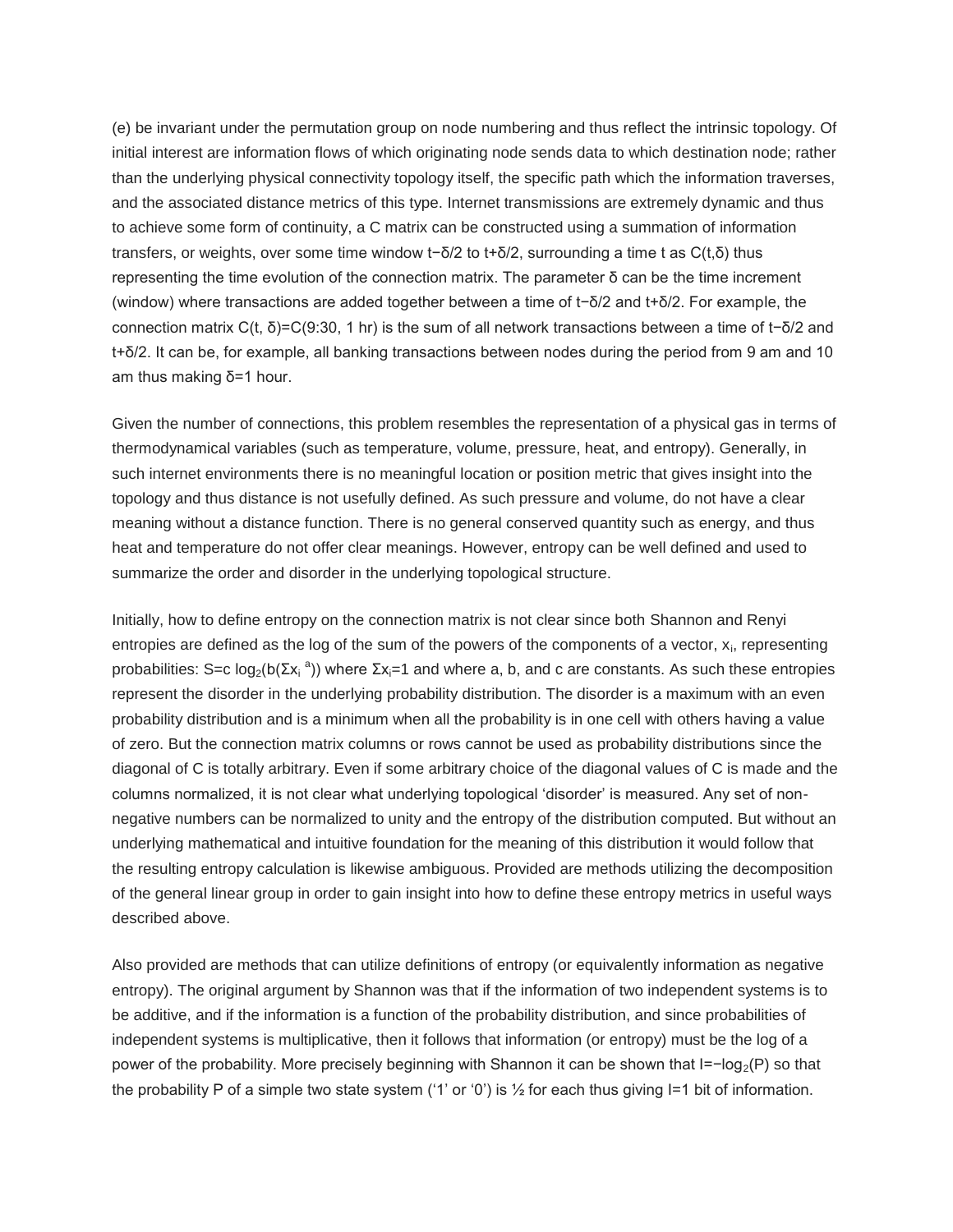More generally with the work of Kolmogorov and Renyi' a probability distribution  $x_i$  among n cells (i=1,2, ... . n) with Σx<sub>i</sub>=1 can be considered as I=a log<sub>2</sub>(n Σx<sub>i</sub> <sup>b</sup>). As described below, any of the generalized Renyi' entropies can be used but by way of example, a=1 and b=2 are used giving  $I=log_2(n \Sigma x_i^2)$ . This can be shown to smoothly generalize the Shannon entropy as a boundary condition for two states. For example when  $x_1=1$  and  $x_0=0$  (or conversely) then n=2 and I=1 for maximum information of one bit thus agreeing with Shannon. Then when there is equal probability and thus no information,  $x_1=x_0=1/2$  thus I=0. When a probability distribution is flat, the information function above becomes a minimum but when it peaks then the square of the probability becomes much larger and the information increases as the log of the sum of the squares of the values. In the following, information and entropy is used interchangeably as one is the negative of the other.

#### II. Background on Markov Lie Groups and Monoids

The transformations in the general linear group in n dimensions, that are continuously connected to the identity, can be decomposed into two Lie groups: (1) an n(n−1) dimensional 'Markov type' Lie group that is defined by preserving the sum of the components of a vector, and (2) the n dimensional Abelian Lie group, A(n), of scaling transformations of the coordinates. To construct the Markov type Lie group, consider the k, I matrix element of a matrix  $L^{ij}$  as a basis for n x n matrices, with off-diagonal elements, as L<sup>ij</sup> <sub>kl</sub>=δ<sup>i</sup> <sub>k</sub>δ<sup>i</sup> <sub>l</sub>−δ<sup>i</sup> <sub>k</sub>δ<sup>i</sup> <sub>l</sub> with i=/=j. Thus the ij basis matrix has a '1' in position ij with a '−1' in position jj on the diagonal. These n(n−1) matrices form a basis for the Lie algebra of all transformations that preserve the sum of the components of vector. With this particular choice of basis, it can then be shown that by restricting the parameter space to non-negative real values,  $\lambda^{ij}$  =0, exactly all Markov transformations can be obtained in n dimensions that were continuously connected to the identity as M=exp (s  $\lambda^{ij}L^{ij}$ ) where it is summarized over repeated indices and where s is a real parameter separated from  $\lambda^{ij}$  to parameterize the continuous evolution of the transformation. In other words  $\lambda^{ij} L^{ij}$  consists of non-negative coefficients in a linear combination of  $L^{ij}$  matrics. This non-negativity restriction on the parameter space removes the group inverses and results in a continuous Markov monoid, MM(n), a group without an inverse, in n dimensions. The basis elements for the MM algebra is a complete basis for nxn matrices that are defined by their offdiagonal terms.

The n dimensional Abelian scaling Lie algebra can be defined by L<sup>ii</sup> <sub>kl</sub>=δ<sup>i</sup> <sub>k</sub> δ<sup>i</sup> ı thus consisting of a '1' on the i, i diagonal position. When exponentiated, A(s)=exp (s  $\lambda^{\parallel}L^{\parallel}$ ), this simply multiplies that coordinate by e<sup>s</sup> giving a scaling transformation.

#### III. Connecting Markov Monoids to Network Metrics

The observations are made that  $(1)$  since the non-negative off diagonal elements of an  $n \times n$  matrix exactly define a network (via C) and its topology with that node numbering, and (2) since a Markov monoid basis is complete in spanning all off-diagonal nxn matrices, then it follows that such networks are in one to one correspondence with the elements of the Markov monoids. The Lie Markov matrix that results is exactly the C matrix where the diagonal elements are set equal to the negative of the sum of all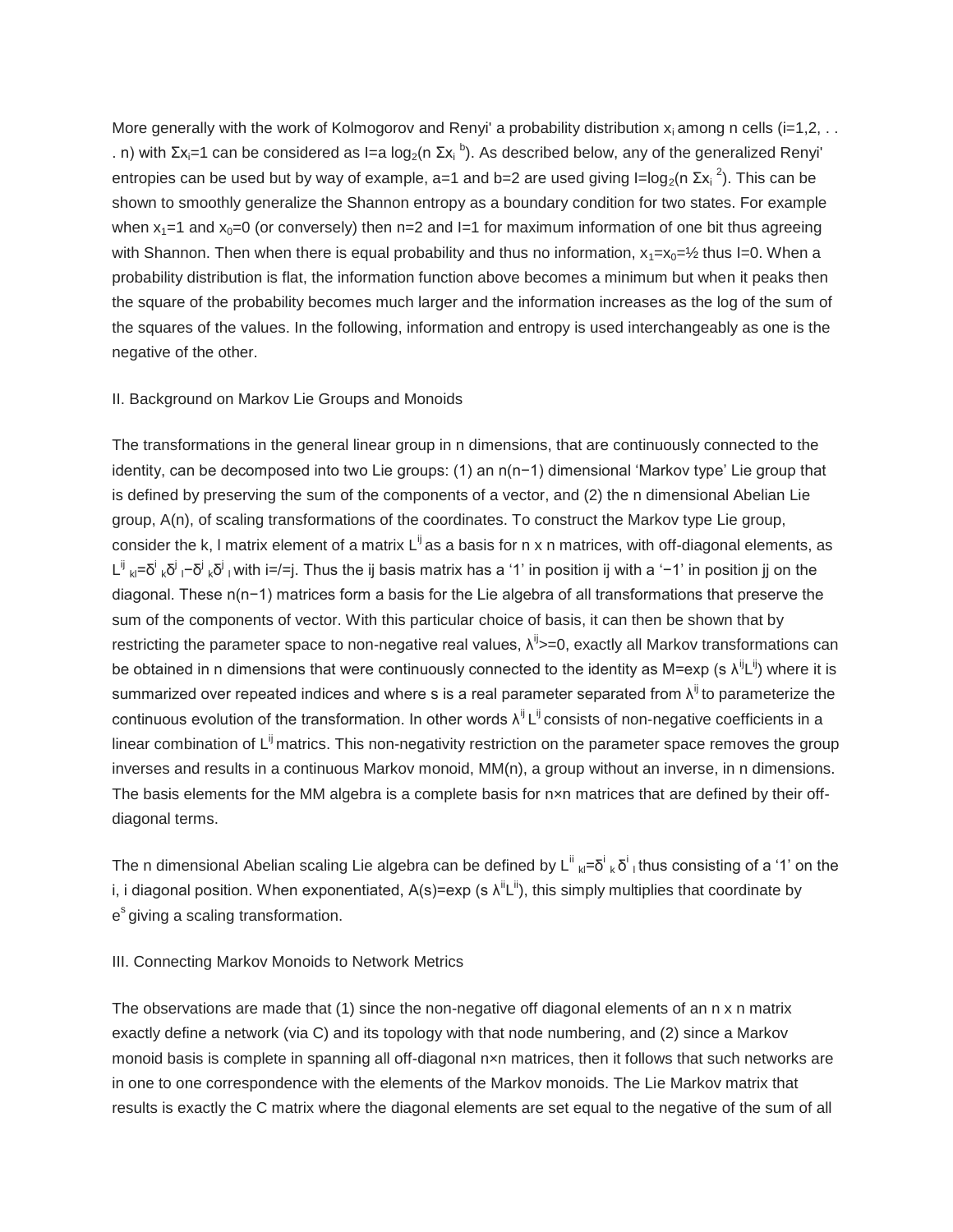other elements in that column. Thus each such altered connection matrix is the infinitesimal generator of a continuous Markov transformation and conversely. This observation connects networks and their topology with the Lie groups and algebras and Markov transformations in a unique way. Since the Markov generators must have the diagonal elements set to the negative of the sum of the other elements in that column, this requirement fixes the otherwise arbitrary diagonal of the connection matrix to that value also (sometimes referred to as the Lagrangian)

It follows that this diagonal setting of C generates a Markov transformation by  $M=e^{\lambda C}$ . The action of a Markov matrix on a vector of probabilities (an n-dimensional set of non-negative real values whose sum is unity), will map that vector again into such a vector (non-negative values with unit sum). The next observation is that by taking λ as infinitesimal, then M=I+λC by ignoring higher order infinitesimals. The value or weight of the connection matrix between two nodes gives the M matrix element as the relative infinitesimal transition rate between those two components of the vector. Thus it follows that given a probability distribution x<sup>i</sup> distributed over the n nodes of a network, then M gives the Markov transition (flow) rates of each probability from one node to another. Thus it also follows that the connection matrix gives the infinitesimal transition rates between nodes with the weight reflecting that exact topology.

Specifically, if the hypothetical initial probability vector is  $x_i=(1, 0, 0, 0, ...)$  then the vector at a time dt later will be equal to the first column of the M matrix, M=I+dt C. Thus the first column of M is the probability distribution after an infinitesimal time of that part of the probability that began on node **1** and likewise for all other nodes thus giving a probability interpretation to each of the columns of M as the transfer to that node. Thus each column of M can be treated as a probability distribution associated with the topology connected to that associated node and will support an unambiguous definition of an associated entropy function that reflects the inherent disorder (or order) of a flow during time (dt). Thus the columns of M support a meaningful definition of Renyi entropies which in turn reflect the Markov transformation towards disorder of the topological flow to the node for that column. Thus this Renyi entropy on this column can be said to summarize the disorder of the topology of the connections to that node to that order of the expansion. It follows that the spectra of all nodes reflects in some sense the disorder of the entire network. The numbering of the nodes is arbitrary and thus the nodes can be renumbered without affecting the underlying topology Thus the N values of the nodal entropy are sorted in descending order which gives a spectral curve independent of nodal ordering and thus independent of the permutations on nodal numbering (except possibly for some degeneracy which is addressed below). That spectral curve can be summarized by the total value for the entropy of all columns (since entropy is additive and the column values are totally independent).

If the connection matrix is symmetric then the graph (network) is said to be undirected, but if there is some asymmetry, then the graph is at least partially directed where the flow from i to j is less or greater than the converse flow. If the connection matrix is not symmetrized then this asymmetry can be captured by resetting the diagonal values of C to be equal to the negative of all other row values in that row. Then upon expansion of M=I+λC, the rows can be automatically normalized probabilities that in turn support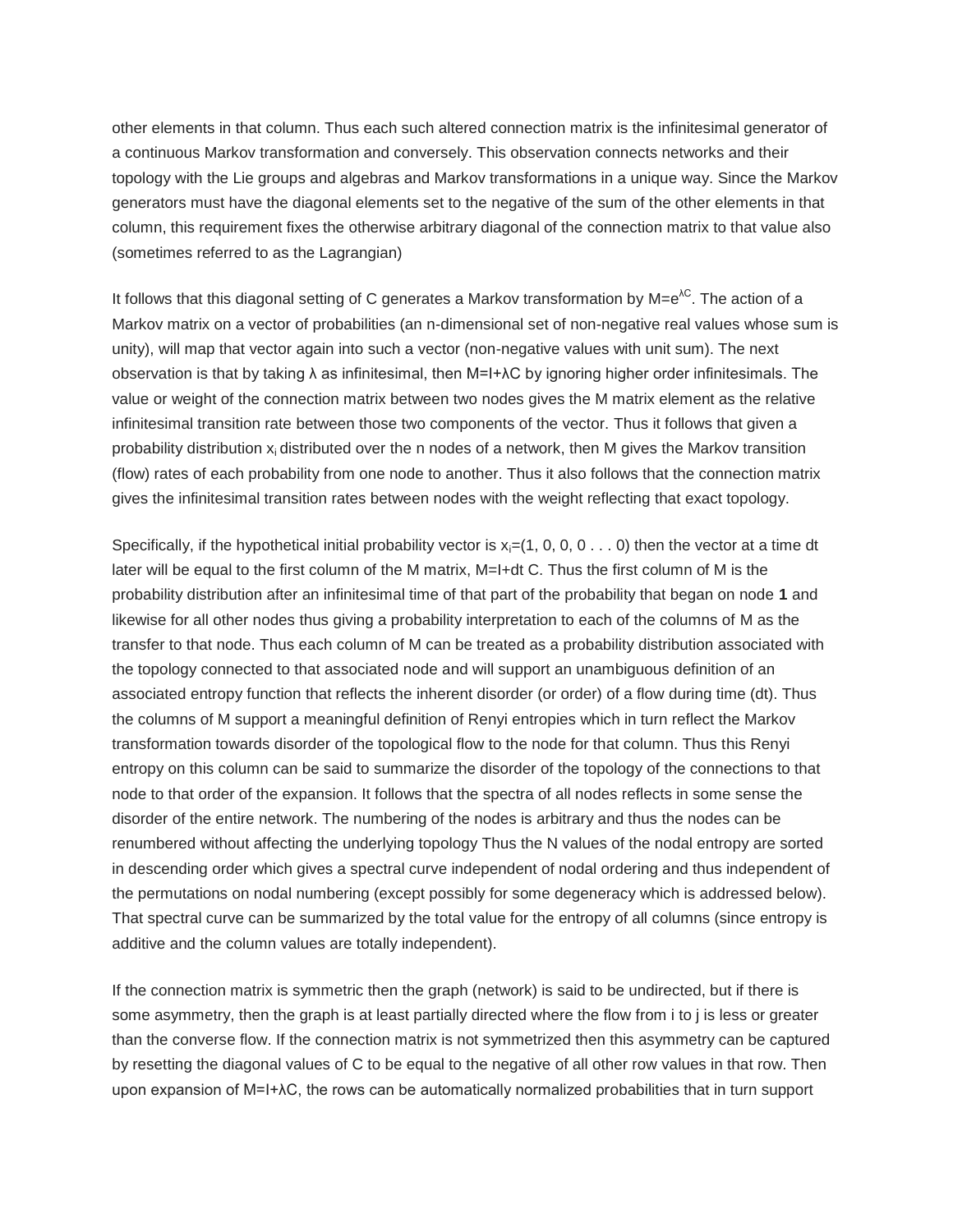entropy functions for each row. These row entropy values form a spectrum which could be sorted by the same nodal values (in order) that is used to order the column values. This will result in a different spectral curve that is not necessarily in non-decreasing order for the row entropies.

The total row entropy can be computed as was done for columns. If two columns have the same entropy then some of the numbering degeneracy can be removed by using the values of the associated row entropies to rank order the degenerate node order of column values.

#### IV. Practical and Computational Considerations

The methods provided have practical aspects pertaining to applications to real networks. (If there is a single C matrix and time is not involved then the following discussion on time windows does not apply.) An exemplary data flow with records can have fields that include: (a) network type, (b) time, (c) node i, (d) node j, (e) weight. These might be, for example, captures of internet traffic between IP addresses, financial transitions between bank accounts, power transfers among electrical grid substations, passengers flown between two airports, etc. Such captures can be made via a network monitoring application, by way of example and not limitation, SNORT (as available from http://www.snort.org). The  $C(t, δ)$  matrix is constructed by summing the weights into the appropriate cells (renumbered with integers as i, j=1, 2, . . . N) during a time period δ centered about time t. A period δ allows a 'representative' accumulation of values for the disagrigation size N. If C is too sparse, then longer time windows are chosen or the matrix nodes are collapsed by some natural methodology such as IP sectors, or flights between states and not airports. In some cases it may be desireable to combine several network types using a linear combination of the contributions determined by the first parameter. In some considerations, it may be desireable to modify the weight of the contribution such as using the log of the financial transfer. In one aspect, the methods provided comprise loaders with such adjustable parameters. The result of this process is a C(t) with no diagonal terms. This can then be put in the form of a Lie Monoid generator by setting the diagonal terms equal to the negative of the other terms in that column (and later row). It can then be useful to normalize the entire matrix to have a fixed trace of −1 or −N as this can allow better control over the subsequent expansion into the Markov matrix. The value of this trace is stored for later use.

The expansion  $M(t)=e^{\lambda C(t)}$  although mathematically guaranteed to converge, have non-negative terms and generally be Markovian, must be executed with a small number of terms if C is large. The parameter λ gives a weighting of the higher terms in the expansion where it might be chosen to sum up through 'k' terms. The number of such terms is the extent to which M 'feels out' the connections to the connections etc. as weighted by the parameter λ. These two must work hand in hand since it is meaningless to have a very large λ while only expanding to the first order in C. Conversely, it is meaningless to expand to many powers, k, of C while using a nearly infinitesimal value of λsince higher orders of λ will make such higher powers of C vanish. The next consideration is that although the M matrix has only positive terms when the full expansion is executed, in practice a k and  $\lambda$  can be chosen which, due to the negative diagonals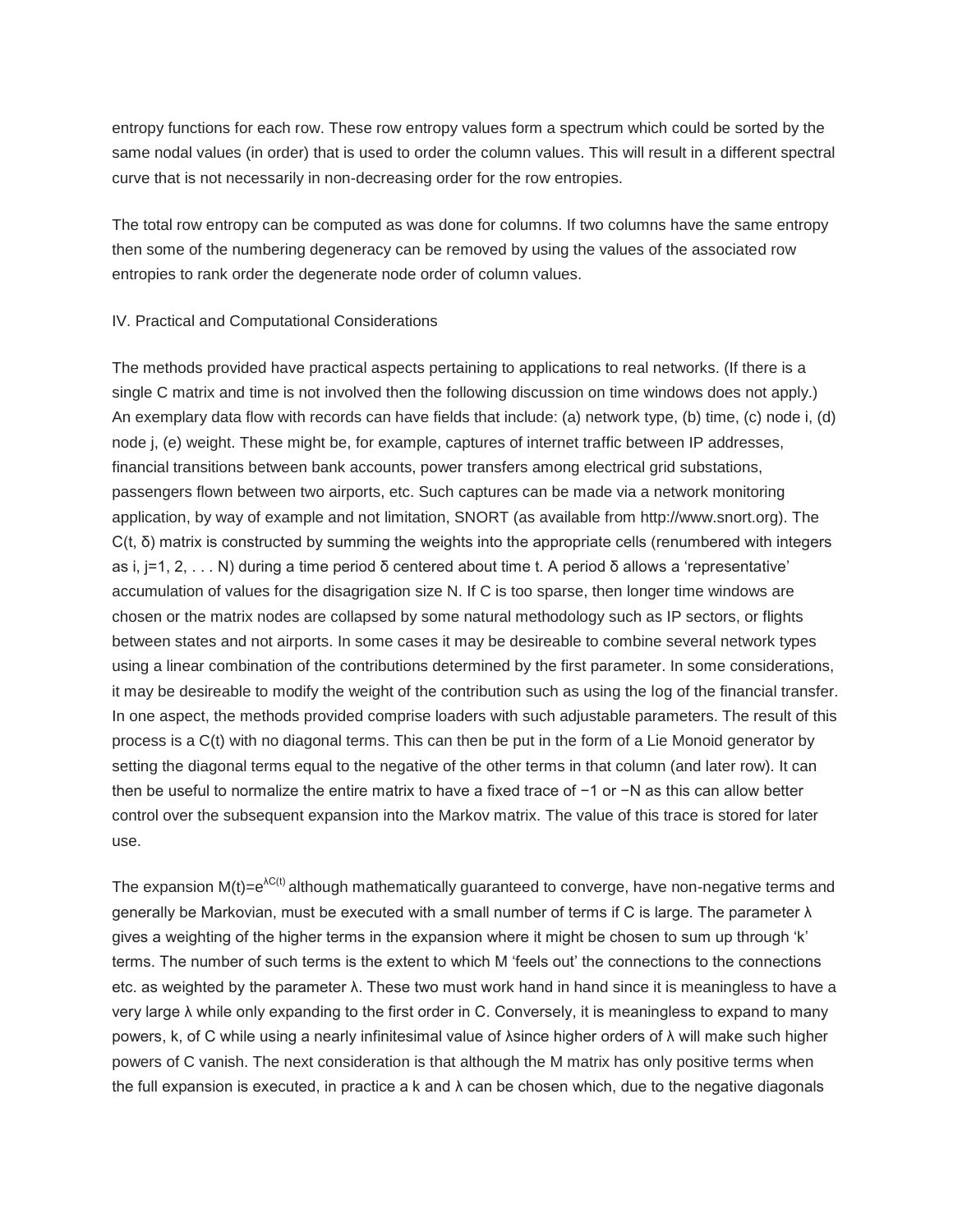of C, can give negative terms for truncated expansions. Thus the methods provided can utilize error checks to make the appropriate corrections in the expansion.

Now having the M(t) matrix for that instant,  $E_j^{\text{c}} = \log_2(N(\Sigma_i M_{ij}^2))$  (i.e., the log of the sums of squares of each column) is computed to get the entropy (information) for that column representing the transfers into that node by the Markov matrix. The spectra can be computed by sorting these by value while keeping a lookup table for which node goes to which original position. A similar computation can be done to compute the entropies of the rows  $E_j$ <sup>r</sup> where the same sort order is used except for removing potential degeneracies (where the column values are the same and thus not distinguished by order). These two spectral curves, or histograms, can be computed for each successive time window and overlaid graphically to compare the row and column entropy profiles over time. A critical point is to realize that it does not matter that the nodes are renumbered with each window, but rather the methods are interested in whether the profile of order and disorder of the underlying topology is 'about the same'. Naturally some profiles for networks change, for example, from late Sunday night to rush hours at 9 AM Monday. Likewise, power grids depend upon the temperature as well as the time of day. Thus for a given time of day, day of week, and if necessary for that network, weather pattern and temperature, the profile of what is normal (and also profile one standard deviation) is learned for the network under consideration. The instantaneous network spectra is overlayed over the normal profile and graphically displayed. Additionally, the variance between the normal profile and the instantaneous network spectra can be determined and the variance displayed. All of the row entropies can be summed into a single value Er(t) and likewise for the columns. Then, the squares of deviations from normal can be summed to obtain a single value representing the total deviation of column entropies from normal (and likewise for the rows). In one aspect, the methods provided can perform these computations and displays along with the overall network 'amplitude' which is the trace of the original C matrix. This provides three curves that can be monitored over time as well as watching the current row and column entropy spectra displayed overlaid upon the normal distribution for those circumstances. The location where anomalies are occurring in the network can be identified for example by clicking on the associated spectral curve anomaly area. The system can then find the node identification in the lookup table thus identifying the anomalous nodes and subnets.

As described earlier, the flows that are modeled by  $M(t)=e^{AC}$  have nothing at all to do with the dynamical evolution of the network. These metrics can be used to monitor the network state and dynamical behavior but not to predict it. Rather the evolution generated by  $M(\lambda)$  is a dynamical flow that would occur if a conserved fluid (probability, money, population . . . ) were to move among the nodes at the rates indicated by the C matrix of connected weights. Thus the value of  $M(\lambda)$  is that the associated entropies can be used to summarize the order or disorder of the incoming or outgoing topological connectivity of the (static) network at one given instant of time. The entropy values can capture the most essential aspects of the structure of the column and row probability distributions, and thus the topology, to that level of expansion of the parameter  $λ$ . By expanding to higher powers of C, with larger values of  $λ$ , the entropy metrics capture increasing levels of the connections to the connections etc. Also by utilizing other Renyi'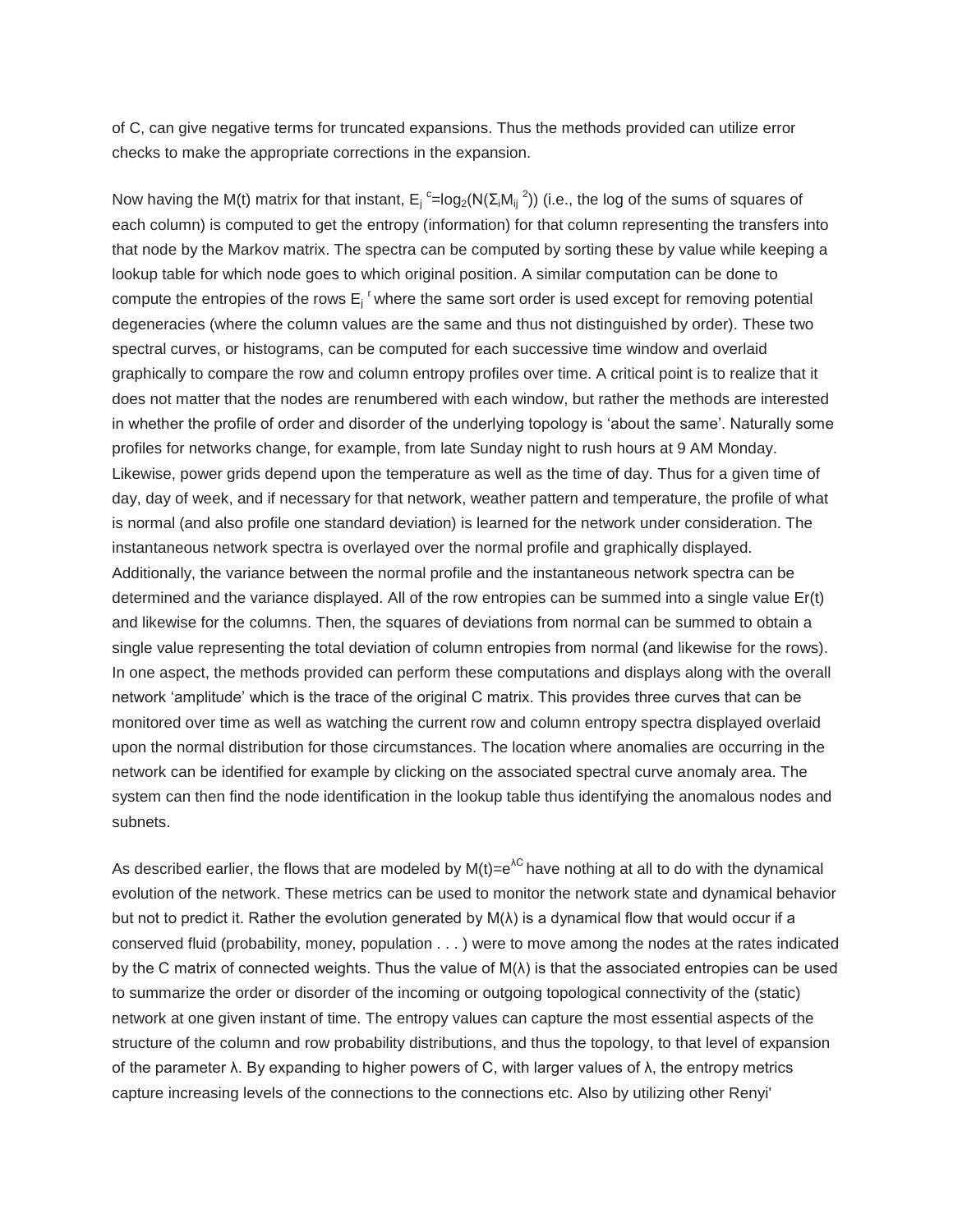entropies, other spectra and values that measure other 'moments' of the probability distributions can be obtained.

Alternative diagonal values' of the C matrix can also be considered by adding the Abelian scaling group transformation generators to the diagonal values of C. These transformations destroy the conservation of the modeled flow (such as probability) and thus the resulting transformation is no longer Markovian. These altered diagonal transformations are equivalent to adding sources and sinks of the modeled fluid at the associated nodes. It is straight forward to prove that the entropy value  $E(t)=\log_2(N< x(t)|x(t)>)$  when taken to only the third level of expansion, can, with its partial derivatives with respect to such sources and sinks at the node 'j', for different initial conditions for the flow  $|x(0)\rangle$  at node 'i', formally obtain the entire C matrix thus showing that the entire topology of the network is contained in the entropy functions and its derivatives.

When C is diagonalized, with the values leading to the Markov transformations, or to the more general values of the diagonals of the last paragraph, a diagonalization of the M matrix occurs. The interpretation of the eigenvectors is now totally obvious as those linear combinations of nodal flows that give a single eigenvalue (decrease when the transformation is Markov) of the associated probability, for that eigenvector. This follows from the fact that all Markov eigenvalues are negative except the one value for equilibrium which has eigenvalue unity for equilibrium. That means that each of these negative eigenvalues of C reflect the decreasing exponential rates of decrease of the associated eigenvector as the system approaches equilibrium as  $\lambda$  approaches infinity in M=e<sup> $\lambda$ C</sup>. This shows that all of the Renyi entropy values are increasing as the system approaches equilibrium, which is normally the state of all nodes having the same value of this hypothetical probability. The use here of this 'artificial flow of probability under M' provides more than just a method of encapsulating the topology with generalized entropy values, it also provides an intuitive model for the eigenvectors and eigenvalues for C and sheds light on the graph isomerism problem (different topologies having the same eigenvalue spectra). It does not resolve any graph isomerism issue associated with degeneracy of multiple topologies for a single eigenvalue spectra without altering the C matrix by the Abelian transformations.

For networks such as the internet, the appropriate connection matrix can be formed from source and destination information transfers, where both asymmetry and levels of connection are to be maintained in the C(t) matrix values during that window of time about that time instant. Specifically, this means that if a connection is made multiple times in that time interval, then that C element should reflect the appropriate weight of connectivity as this adds substantial value to the entropy functions. At each instant, the column and row entropy spectra can be computed along with the total row and column entropy and that this be done for lower order Renyi entropies as well as lower order values in the expansion of the Markov parameter λ that includes higher order connectivity of the topology. These entropy metrics can be used in detecting abnormal changes in topologies that can be associated with attacks, intrusions, malicious processes, and system failures. The patterns of specific topologies such as rings, trees, clusters, and other structures have interesting entropy spectra.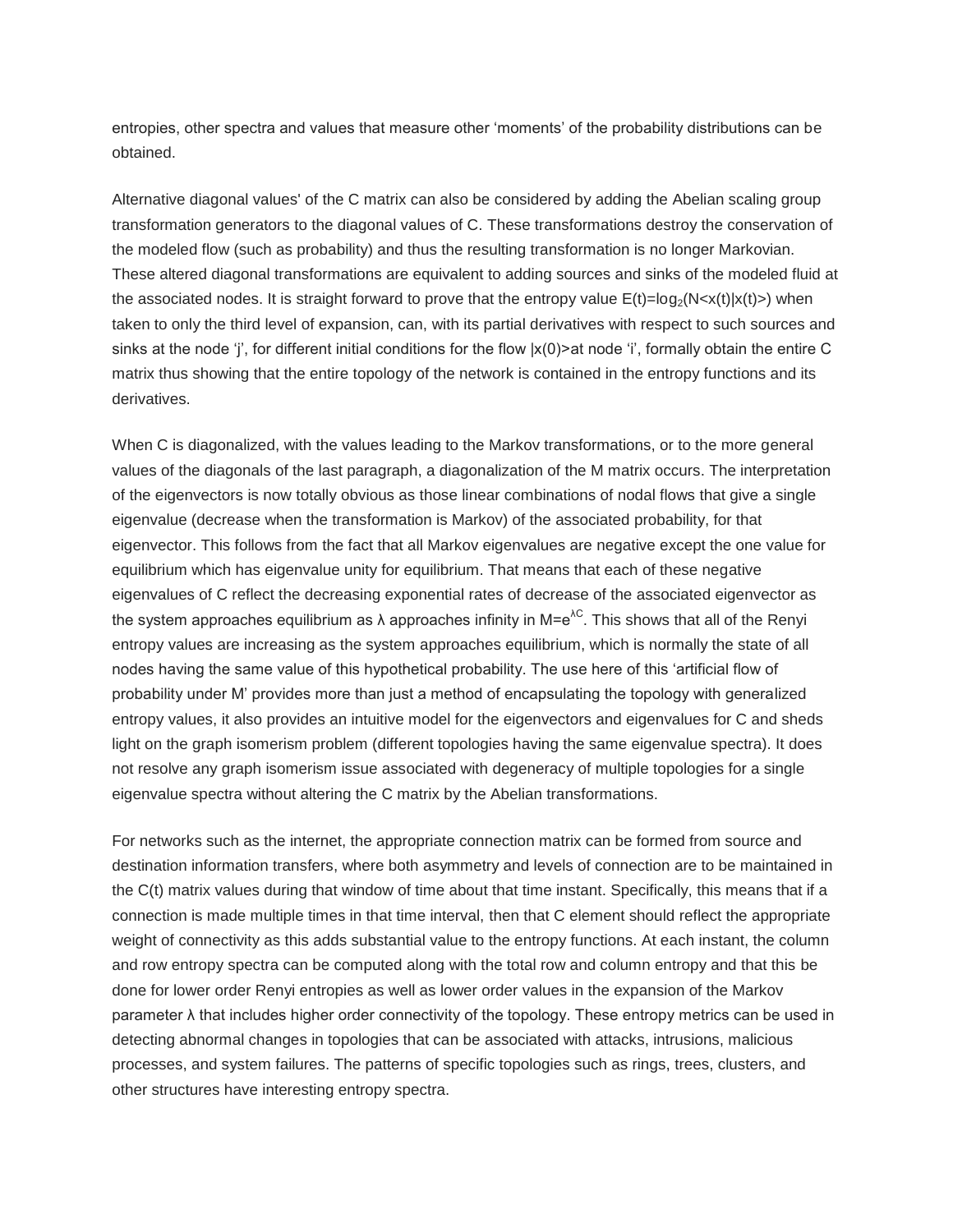#### V. Exemplary System

In one aspect, illustrated in FIG. 2, systems are provided for network analysis comprising at least two network nodes **201** *a*-*f*, a network interface **202** in communication with the at least two network nodes, a memory **203**, one or more processors**204** coupled to the network interface, the processor configured for performing the steps of receiving network data and storing the network data in the memory **203**, constructing a C(i, j) matrix, normalizing the C(i, j) matrix, constructing a M<sup>c</sup> and M<sup>r</sup>matrix, determining the row and column entropy values and plotting a spectral curve base on the entropy value. The processor can be further configured to monitor the spectral curve for a deviation in mean shape. The processor **204** can be configured for performing any method described herein.

Receiving network data can comprise receiving network data and an associated date/time, a node i, a node j, and a weight. A node can be identified by an integer.

Constructing a C(i, j) matrix can comprise defining a matrix C(i, j, t, dt) as the sum of all weights, from node i, to node j, from time t−dt/2 to time t+dt/2 where dt is a window of time that allows the inclusion of a number of weight values, constructing at each instant of time a 'column'  $C<sup>c</sup>$  matrix wherein the diagonal values are defined as the negative of the sum of all other members of that column, and constructing at each instant of time a 'row'  $C<sup>r</sup>$  matrix wherein the diagonal values are defined as the negative of the sum of all other values for each row.

Normalizing the C(i, j) matrix can comprise dividing the C(i, j) matrix by a trace. The trace can be the sum of all off diagonal elements of the C(i, j) matrix.

Constructing a M<sup>c</sup> and M<sup>r</sup> matrix can comprise, for each of the C<sup>c</sup> and the C<sup>r</sup>, constructing an M matrix that is defined by M=exp(aC)=I+aC+a<sup>2</sup>C<sup>2</sup>/2! +. . .

Determining an entropy value can comprise for each column M<sup>c</sup>, computing  $I_j(t) = \log_2 (N \sum_i M_{ij}^2)$  where N is the number of nodes and then sorting the I<sub>i</sub> values in descending order.

Plotting a spectral curve base on the entropy value can comprise plotting a column entropy spectra, plotting a row entropy spectra, and determining and plotting higher order Renyi entropies.

One skilled in the art will appreciate that the description of the methods and systems provided is a functional description and that respective functions of the methods provided can be performed by software, hardware, or a combination of software and hardware. Functions can comprise the Network Analysis Software **306** as illustrated in FIG. 3 and described below. In one exemplary aspect, functions can comprise a computer **301** as illustrated in FIG. 3 and described below.

FIG. 3 is a block diagram illustrating an exemplary operating environment for performing the disclosed method. This exemplary operating environment is only an example of an operating environment and is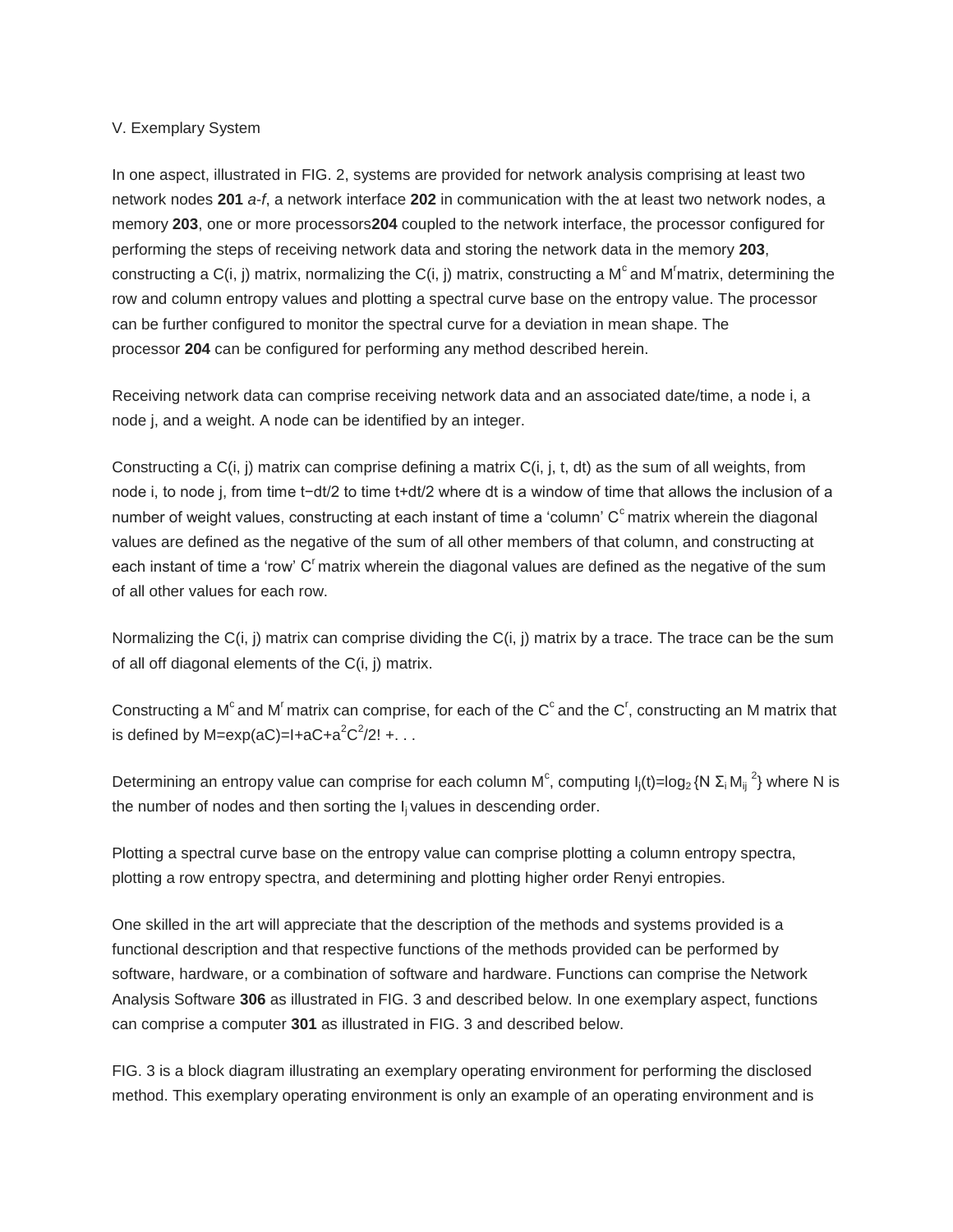not intended to suggest any limitation as to the scope of use or functionality of operating environment architecture. Neither should the operating environment be interpreted as having any dependency or requirement relating to any one or combination of components illustrated in the exemplary operating environment.

The system and method of the present invention can be operational with numerous other general purpose or special purpose computing system environments or configurations. Examples of well known computing systems, environments, and/or configurations that can be suitable for use with the system and method comprise, but are not limited to, personal computers, server computers, laptop devices, and multiprocessor systems. Additional examples comprise set top boxes, programmable consumer electronics, network PCs, minicomputers, mainframe computers, distributed computing environments that comprise any of the above systems or devices, and the like.

In another aspect, the system and method of the present invention can be described in the general context of computer instructions, such as program modules, being executed by a computer. Generally, program modules comprise routines, programs, objects, components, data structures, etc. that perform particular tasks or implement particular abstract data types. The system and method of the present invention can also be practiced in distributed computing environments where tasks are performed by remote processing devices that are linked through a communications network. In a distributed computing environment, program modules can be located in both local and remote computer storage media including memory storage devices.

Further, one skilled in the art will appreciate that the system and method disclosed herein can be implemented via a general-purpose computing device in the form of a computer **301**. The components of the computer **301** can comprise, but are not limited to, one or more processors or processing units **303**, a system memory **312**, and a system bus **313** that couples various system components including the processor **303** to the system memory **312**.

The system bus **313** represents one or more of several possible types of bus structures, including a memory bus or memory controller, a peripheral bus, an accelerated graphics port, and a processor or local bus using any of a variety of bus architectures. By way of example, such architectures can comprise an Industry Standard Architecture (ISA) bus, a Micro Channel Architecture (MCA) bus, an Enhanced ISA (EISA) bus, a Video Electronics Standards Association (VESA) local bus, an Accelerated Graphics Port (AGP) bus, and a Peripheral Component Interconnects (PCI) bus also known as a Mezzanine bus. The bus **313**, and all buses specified in this description can also be implemented over a wired or wireless network connection and each of the subsystems, including the processor **303**, a mass storage device **304**, an operating system **305**, Network Analysis software **306**, data **307**, a network adapter **308**, system memory **312**, an Input/Output Interface **310**, a display adapter **309**, a display device **311**, and a human machine interface **302**, can be contained within one or more remote computing devices **314** *a,b,c* at physically separate locations, connected through buses of this form, in effect implementing a fully distributed system.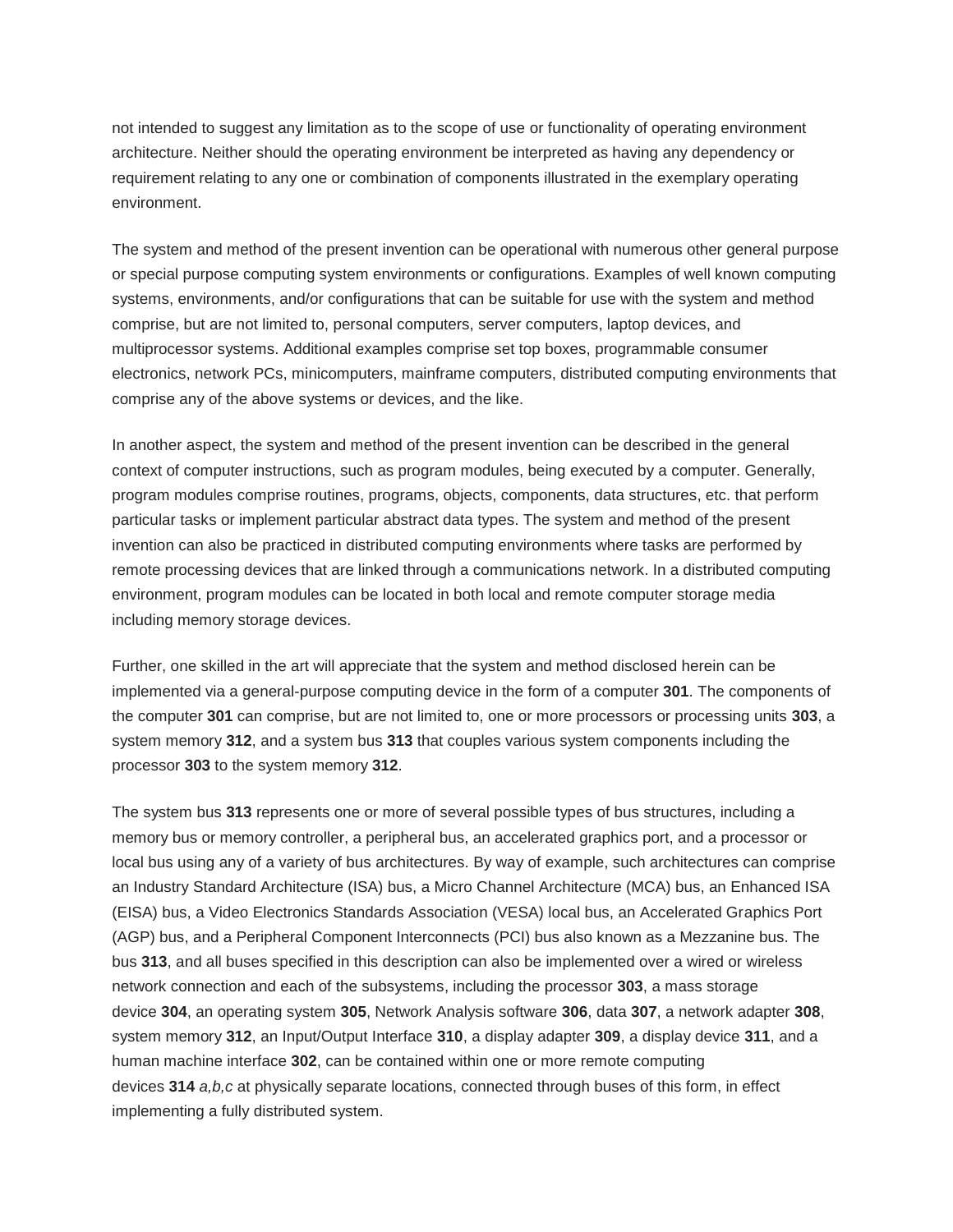The computer **301** typically comprises a variety of computer readable media. Exemplary readable media can be any available media that is accessible by the computer **301** and comprises, for example and not meant to be limiting, both volatile and non-volatile media, removable and non-removable media. The system memory **312** comprises computer readable media in the form of volatile memory, such as random access memory (RAM), and/or non-volatile memory, such as read only memory (ROM). The system memory **312** typically contains data such as data **307** and/or program modules such as operating system **305** and Network Analysis software **306** that are immediately accessible to and/or are presently operated on by the processing unit **303**.

In another aspect, the computer **301** can also comprise other removable/non-removable, volatile/nonvolatile computer storage media. By way of example, FIG. 1 illustrates a mass storage device **304** which can provide non-volatile storage of computer code, computer readable instructions, data structures, program modules, and other data for the computer **301**. For example and not meant to be limiting, a mass storage device **304** can be a hard disk, a removable magnetic disk, a removable optical disk, magnetic cassettes or other magnetic storage devices, flash memory cards, CD-ROM, digital versatile disks (DVD) or other optical storage, random access memories (RAM), read only memories (ROM), electrically erasable programmable read-only memory (EEPROM), and the like.

Optionally, any number of program modules can be stored on the mass storage device **304**, including by way of example, an operating system **305** and Network Analysis software **306**. Each of the operating system **305** and Network Analysis software **306** (or some combination thereof) can comprise elements of the programming and the Network Analysis software**306**. Data **307** can also be stored on the mass storage device **304**. Data **307** can be stored in any of one or more databases known in the art. Examples of such databases comprise, DB2®, Microsoft® Access, Microsoft® SQL Server, Oracle®, mySQL, PostgreSQL, and the like. The databases can be centralized or distributed across multiple systems.

In another aspect, the user can enter commands and information into the computer **301** via an input device (not shown). Examples of such input devices comprise, but are not limited to, a keyboard, pointing device (e.g., a "mouse"), a microphone, a joystick, a scanner, and the like. These and other input devices can be connected to the processing unit **303**via a human machine interface **302** that is coupled to the system bus **313**, but can be connected by other interface and bus structures, such as a parallel port, game port, an IEEE 1394 Port (also known as a Firewire port), a serial port, or a universal serial bus (USB).

In yet another aspect of the present invention, a display device **311** can also be connected to the system bus **313** via an interface, such as a display adapter **309**. It is contemplated that the computer **301** can have more than one display adapter**309** and the computer **301** can have more than one display device **311**. For example, a display device can be a monitor, an LCD (Liquid Crystal Display), or a projector. In addition to the display device **311**, other output peripheral devices can comprise components such as speakers (not shown) and a printer (not shown) which can be connected to the computer **301**via Input/Output Interface **310**.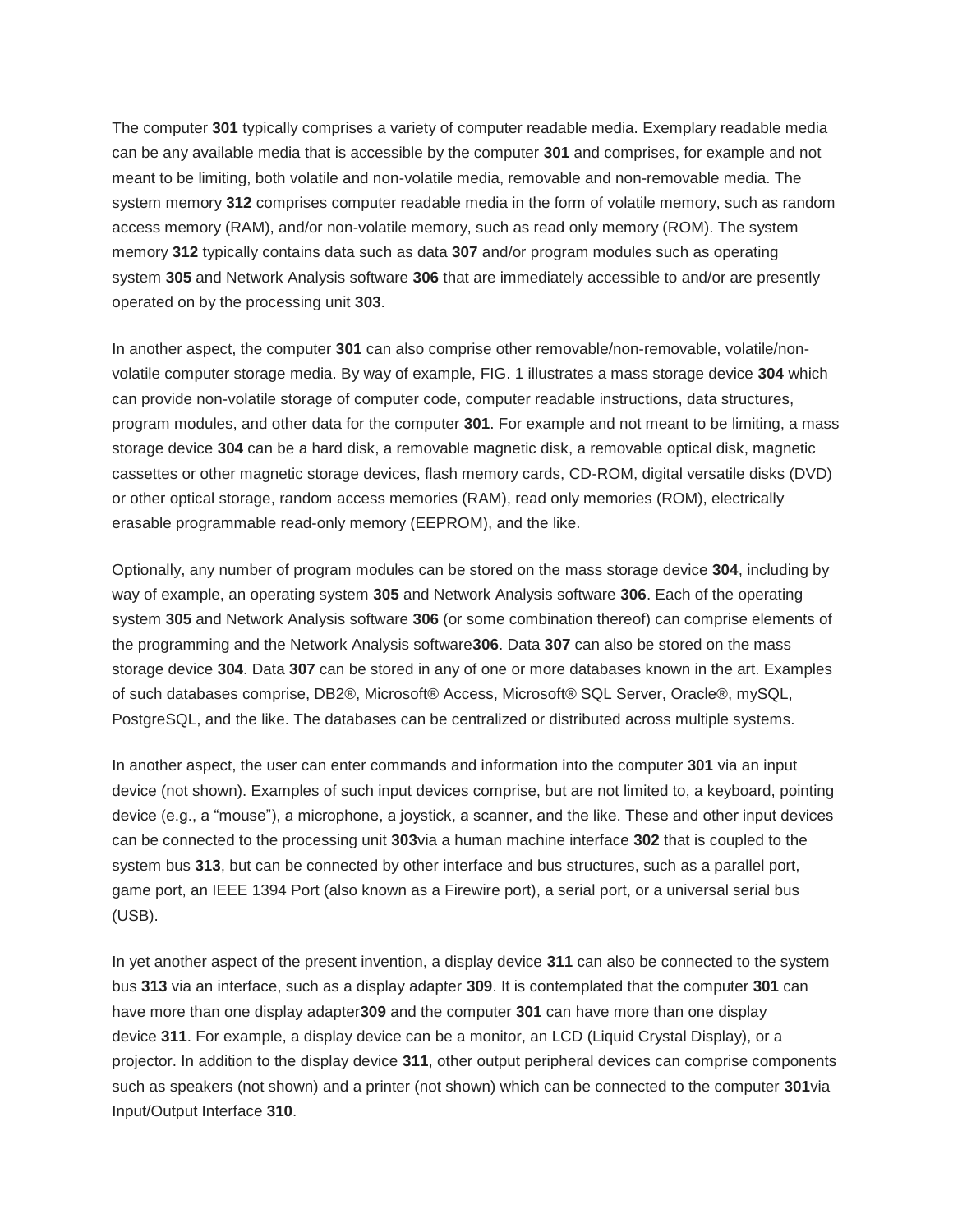The computer **301** can operate in a networked environment using logical connections to one or more remote computing devices **314** *a,b,c*. By way of example, a remote computing device can be a personal computer, portable computer, a server, a router, a network computer, a peer device or other common network node, and so on. Logical connections between the computer **301** and a remote computing device **314** *a,b,c* can be made via a local area network (LAN) and a general wide area network (WAN). Such network connections can be through a network adapter **308**. A network adapter **308** can be implemented in both wired and wireless environments. Such networking environments are conventional and commonplace in offices, enterprise-wide computer networks, intranets, and the Internet **315**.

For purposes of illustration, application programs and other executable program components such as the operating system**305** are illustrated herein as discrete blocks, although it is recognized that such programs and components reside at various times in different storage components of the computing device **301**, and are executed by the data processor(s) of the computer. An implementation of Network Analysis software **306** can be stored on or transmitted across some form of computer readable media. Computer readable media can be any available media that can be accessed by a computer. By way of example and not meant to be limiting, computer readable media can comprise "computer storage media" and "communications media." "Computer storage media" comprise volatile and non-volatile, removable and non-removable media implemented in any method or technology for storage of information such as computer readable instructions, data structures, program modules, or other data. Exemplary computer storage media comprises, but is not limited to, RAM, ROM, EEPROM, flash memory or other memory technology, CD-ROM, digital versatile disks (DVD) or other optical storage, magnetic cassettes, magnetic tape, magnetic disk storage or other magnetic storage devices, or any other medium which can be used to store the desired information and which can be accessed by a computer.

Applicable networks include, but are not limited to, communication networks such as the Internet, phone (wired & wireless), mail, Fed-Ex, UPS, transportation networks such as air traffic, highways, waterway, railroads, and pipelines, financial networks such as banking & fund transfers, accounting flows, ownership & investments, input-output, economic flows, utility & energy networks such as electrical power grids, electrical circuits & devices, water & sewer flows, natural gas distribution, biological networks such as disease, metabolic processes, and neural networks, social networks such as criminal and terrorist networks, organizational charts and relationships, social organizations, financial-social alliances, and cooperative links, manufacturing processes such as tracking of just-in-time flows for manufacturing and work flows, and assembly line flows, and electrical & mechanical networks such as all electrical devices with electrical flows, all computers and collections of computers, and mechanical systems with energy flows among components.

#### VI. Exemplary Method

In one aspect, described in FIG. 4, methods are provided for network analysis comprising receiving network data at block**401**, constructing a C(i, j) matrix at block **402**, normalizing the C(i, j) matrix at block 403, constructing a M<sup>c</sup> and M<sup>r</sup> matrix at block 404, determining entropy values at block 405, and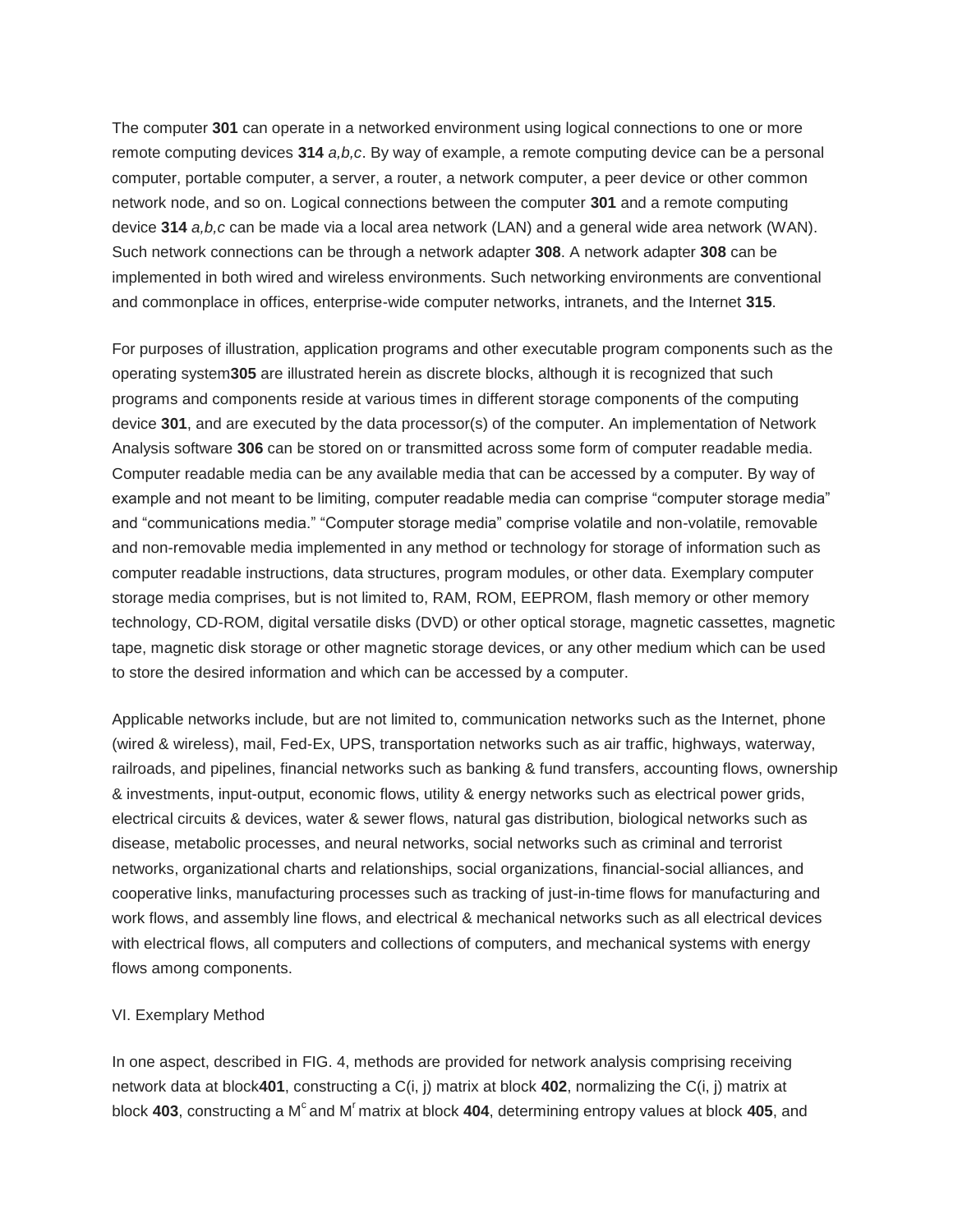plotting a spectral curve based on the entropy values at block **406**. The method can further comprise monitoring the spectral curve for a deviation in mean shape. 'Abnormal' is manifest in the deviation of the curve from its mean shape, section by section, (for that time of day, day of week, month of year, etc thus removing known and expected variational behaviors). The probability that a set of nodes is involved in an attack, malicious process, abnormal behavior, system malfunction, etc can be, in lowest order approximation, proportional to the probability that those nodes will deviate by that fraction of the observed standard deviation for that region of the curve. It is thus possible to identify nodes that are most probably involved in abnormal behavior. There are many statistical and mathematical techniques for investigating these functions. A monitoring display and method is provided that can display the column and row entropy functions over time showing, by color or other visual indicator, which nodes deviated from their normal range with what probability (appropriately corrected for time of day, day of week, and other known periodicities).

The spectral form can be studied by multiple means to see to what degree it deviates from the 'normal profile' for that time and for that network and type. Specifically, the sum of the squares deviation can be tracked between the instantaneous row spectral curve and the 'normal' spectral curve. This reduces the entire network at a given time, to a single value representing the difference from the normal state of that network. There are many statistical methods available to compare the current to the normal entropy spectra

Receiving network data can comprise receiving network data and an associated date/time, a node i, a node j, and a weight. A node can be identified by an integer. A network data monitoring program, such as SNORT or similar programs, can be used to create a database of data transmissions. The database can comprise t, i, j, w=date-time, node i, node j, weight where the time is a time of transmission from node i (one IP address) to another node j (a second IP address). The 'weight', w, can be a non-negative real number that represents the extent or 'amount' of connection. For example, it can be the number of bits transmitted for a certain type of transmission or it can be a '1' if a transmission occurs. Integers can be used to 'renumber' the identity of the nodes rather than the values of node IP address, but an integer-IP address mapping table can be created to later allow identification of problematic nodes.

Constructing a C(i, j) matrix can comprise defining a matrix C(I, j, t, dt) as the sum of all weights, from node i, to node j, from time t−dt/2 to time t+dt/2 where dt is a window of time that allows the inclusion of a number of weight values, constructing, at each instant of time, a 'column' C<sup>c</sup> matrix wherein the diagonal values are defined as the negative of the sum of all other members of that column, and constructing, at each instant of time, a 'row' C<sup>r</sup> matrix wherein the diagonal values are defined as the negative of the sum of all other values for each row. The diagonals can have value zero at this point. The 'column'  $C<sup>c</sup>$  matrix can be such that the diagonal values are defined as the negative of the sum of all other members of that column. The 'row'  $C<sup>r</sup>$  matrix can be such that the diagonal values are defined as the negative of the sum of all other values for each row. The weight values can be added to provide more detailed and sensitive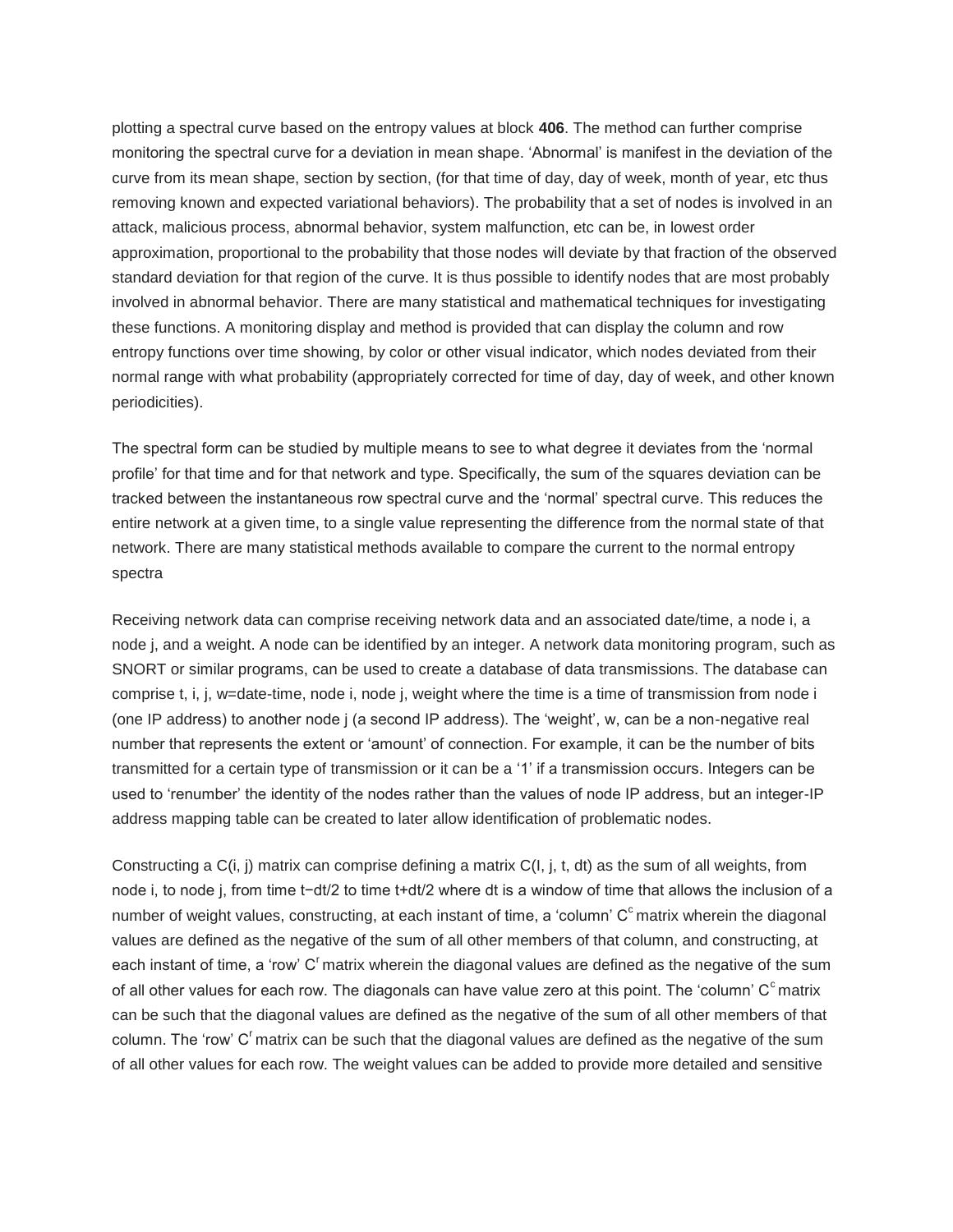entropy metric. The asymmetry of the C matrix can be maintained to indicate anomalies in itself (such as scans and broadcasts).

Normalizing the C(i, j) matrix can comprise dividing the C(i, j) matrix by a trace. The trace can be the sum of all off diagonal elements of the C(i, j) matrix. In order to standardize the 'size' of the C matrix, it can be divided by the (negative of) trace which is an invariant. The trace can be the sum of the diagonal terms which are the negatives of the sum of element in the respective columns. Thus the trace can become the sum of all off diagonal elements of the C matrix (and equivalently the negative of the sum of the diagonal elements). The different time windows for summing the matrix and the different methods of assessing weights to the individual transmissions between the nodes, can lead to matrices of vastly different sizes. The expansion of the M matrix can ensure that the expansion parameter a can give M matrices that have positive values everywhere and yet not have negligible values (when a is too small). The normalization of C can provide for standardization.

Constructing a M<sup>c</sup> and M<sup>r</sup> matrix can comprise, for each of the C<sup>c</sup> and the C<sup>r</sup>, constructing an M matrix that is defined by M=exp(aC)=I+aC+a<sup>2</sup>C<sup>2</sup>/2! +. . . (i.e. one matrix M<sup>c</sup> for the C<sup>c</sup> and one matrix M<sup>r</sup> for the C<sup>r</sup>). Here the 'a' is a real positive number that gives the 'extent of the expansion'. An infinite number of terms cannot be computed, but for large matrices the series can be truncated with 1, 2, or 3 terms. Thus the lowest order M matrix is the same as an 'aC' matrix but with different diagonals. The number of terms that is kept can be dependent upon the size of the matrix being tracked and thus the computational time available and the richness of the topology being explored (ie the powers of C). The expansion parameter value 'a' can be selected such that the resulting truncation gives no negative terms for M yet is large enough so that 'higher order connectivity' terms are included. For example, it might be taken as ½ of the maximum negative number in the computation of M to that order.

Every power of C will have the sum of each column equal to zero (which follows from the fact that C itself has the sum of each column equal to zero). This is true for both the row and column C matrices. It is also true that the full expansion of M=exp(aC) will always give matrix elements which are all positive. But in practice, the series is truncated and although each column (and row) has a sum of unity, some terms may be negative unless the parameter 'a' is chosen to be sufficiently small. All values must be positive in order that the columns (or rows) can be interpreted as a probability distribution for the computation of entropy on that distribution.

Determining an entropy value can comprise for each column M<sup>c</sup>, computing  $I_j(t) = \log_2 \{ N |\Sigma_i M_{ij}|^2 \}$  where N is the number of nodes and sorting the I<sub>i</sub> values in descending order. The original correspondence numbering can be retained to enable identification of which node is which. The C matrix provides a time evolving family of Markov conserved flows corresponding exactly to the topology. Thus the entropy function of the corresponding column (transform away from) for that node encapsulates the order/disorder of that nodes topology. The entire spectra capture the order and disorder for the entire network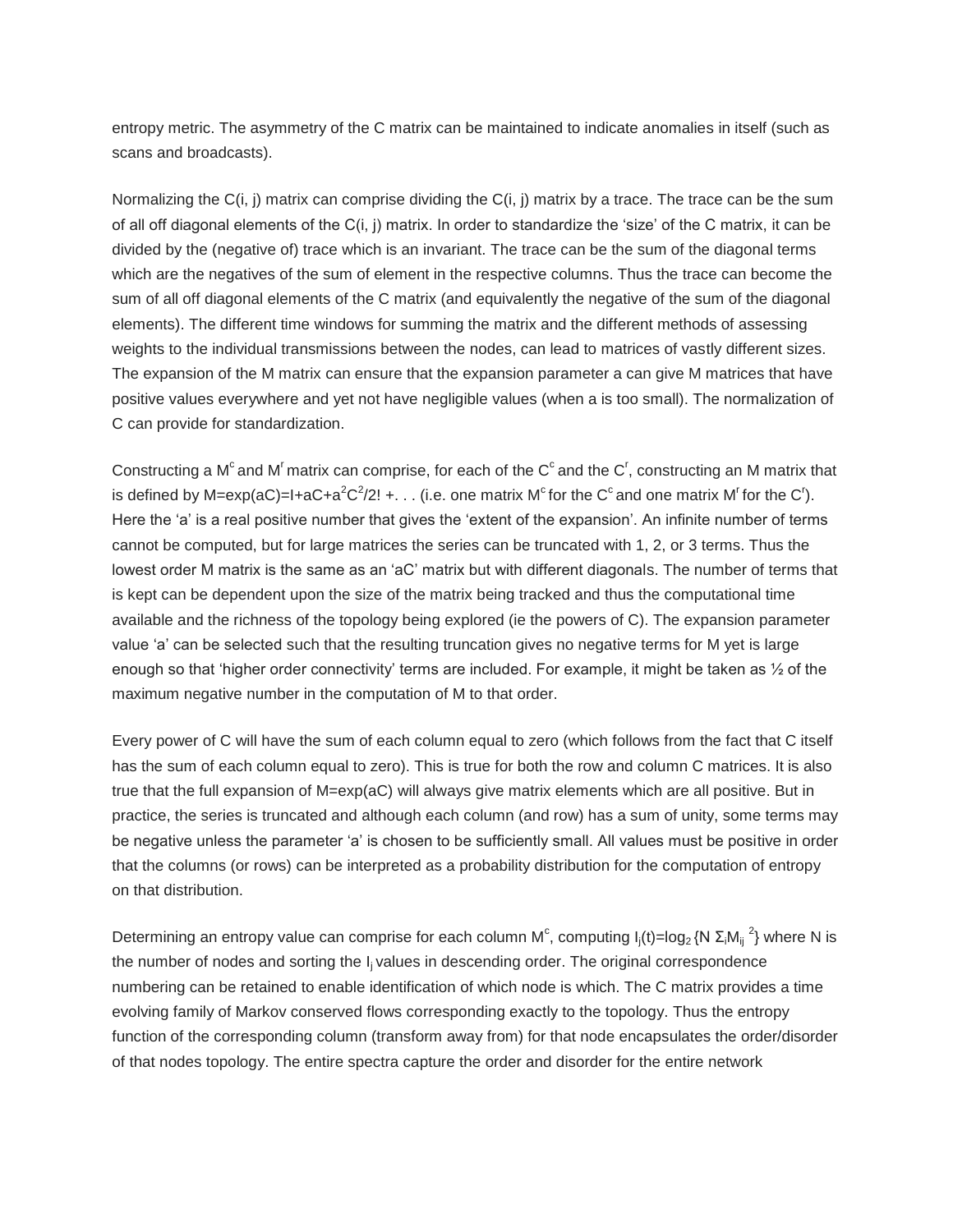Plotting a spectral curve base on the entropy value can comprise plotting a column entropy spectra (the resulting function will be non-increasing but may have flat places representing nodes that have identical entropy values), plotting a row entropy spectra (the same new order can be used for the rows), and determining and plotting higher order Renyi entropies (powers of the M components that are squared above). If a set of nodes have the same column entropy but different row entropy, then they can be resorted by the order of their row values in descending order.

In another aspect, provided is a method for network analysis comprising using a data stream of Time, Node i, Node j, and weight of connection, time windows are blocked out and a C matrix is built for each window at time t, fixing the diagonals for Markov generation, normalizing the C matrix to unit trace (the original trace is stored as an intensity), adjusting the  $\lambda$  parameter in the expansion to determine a given distance in interconnectivity. Determining an M matrix to a given order of expansion of the power of C (dependent upon λ). The entropy can be computed for each column of M and the entropies sorted in order to obtain a spectral curve (as it does not matter which node does what but only seek abnormalities).

For a given network, data can be accumulated to assess what is a 'normal' distribution (usually corrected for that date & time of day and perhaps for weather and other variables). The difference in the normal (average) entropy spectral can be displayed and analyzed. Those nodes that differ substantially can be instantly traced even though the spectra is sorted (if a look-up table of nodes is maintained).

A method for summarizing the information comprises computing the sums of squares of deviations and plot this over time seeking anomalies. The same procedure can be executed for rows as for the columns thus locating asymmetric anomalies. A network can be represented at a given instant by a pair of spectral curves representing the incoming and outgoing entropy (order/disorder) metrics. These metrics can be shown to have the interpretation the entropy rates of the dispersion of a conserved entity (fluid) over the equivalent network topology, with the flow rates specified.

In this framework, the meaning of the eigenvectors and eigenvalues of the connection matrix can be understood. The pattern for the network can be tracked to see what is its normal entropy distribution for that date and time and conditions (such as weather). Then the two entropy spectra can be subtracted from this distribution and the sum of squares of deviations computed to give two values as a function of time. When these two values go to abnormal ranges, it is possible to drill back to determine which exact nodes caused (or are causing) the anomalies.

Further contemplated are various adjustments of the parameter s and associated choice of the number of terms (of the C matrix) used in computing the expansion of the M matrix, the adjustments of the window of time for inclusion of processes as well as the advancement of the time increment by adjustable means, the exact choice of the order of the Renyi entropy where only the second order was used(i.e. power of the probability in the log function), the ratios and differences of these entropy values and specifically these differences from the normal ranges, the condensation of the entropy curves by using known expansions in terms of useful, specifically orthogonal functions, and expressly wavelet expansions which reduce the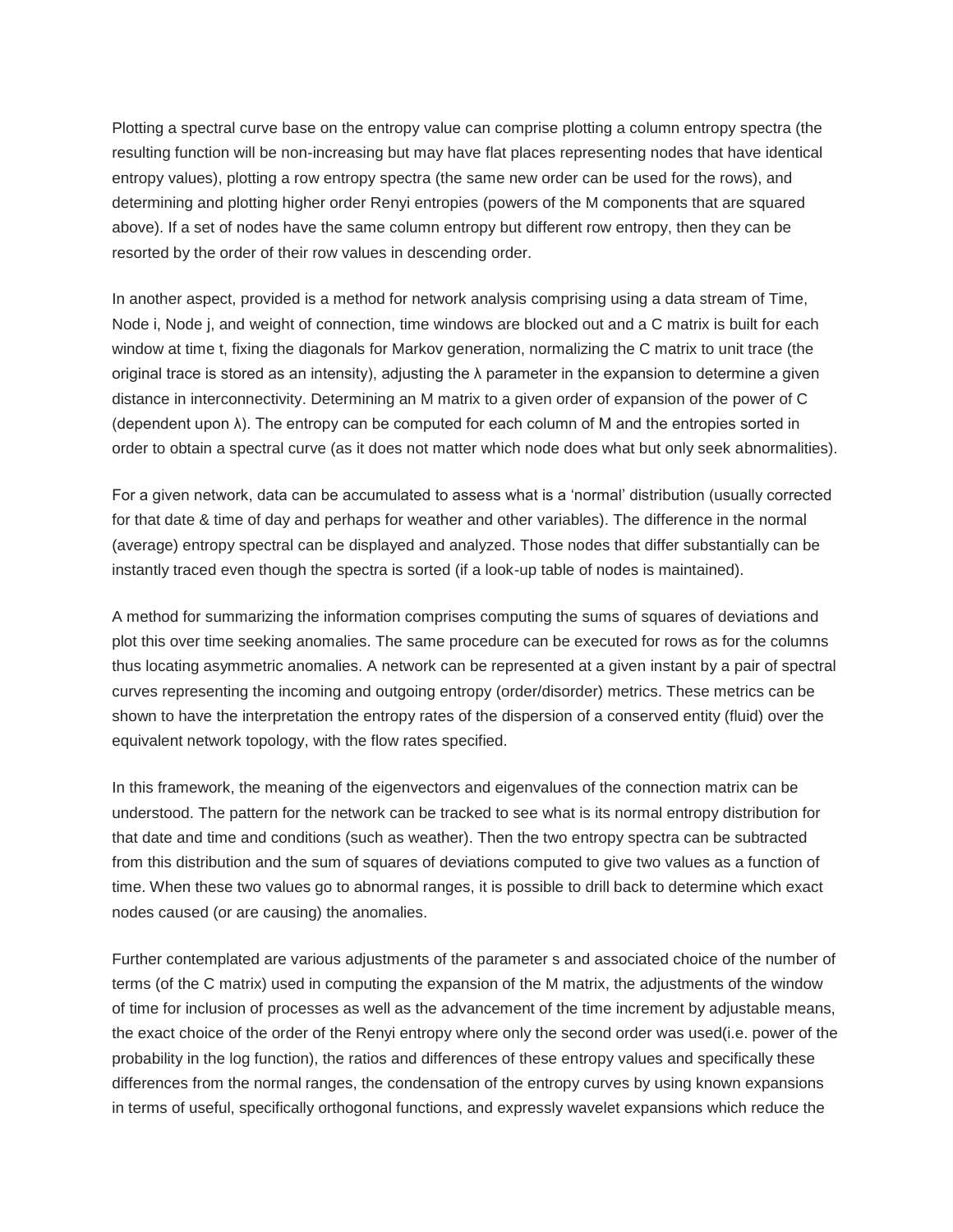curves to a smaller number of numerical values which can be tracked for variance, and the monitoring of each of the above items by visual representations to provide graphical input for user monitoring and tracking of changes over time.

The present invention can take advantage of the realization that a Lie Algebra Markov monoid is isomorphic to Networks (when diagonals are fixed) and that a Lie Group monoid gives probability distributions for flows of conserved entity. The C matrix can be normalized to give trace=−1 and stored as amplitude A(t). Expansion can be performed to any order of expansion level to feel out connectivity. A generalized entropy of order k can be computed on each Markov column. Diagonals can be also fixed for Markov row probabilities (but same A(t)). Entropies for rows can be determined and entropies for rows can be sorted in the same order as for columns to remove degeneracy. The normal behavior for row and column entropy spectra can be determined. The normal behavior can be adjusted for time of day, day of week/month, weather, and the like.

The sum of squares of deviation of both row and column entropies from normal plot can be determined. The norm of C gives the trace of C which is the amplitude of the network activity. This norm can be also corrected for date and time, weather, and the like.

In another aspect, illustrated in FIG. 5, methods are provided for network monitoring comprising determining a normal network topology profile for a network based on entropy spectra at block **501**, determining a current network topology profile for a network based on entropy spectra at block **502**, determining a variance between the normal network topology profile and the current network topology profile at block **503**, and displaying the determined variance wherein the variance is indicative of abnormal network activity at block **504**. The methods can further comprise determining a normal and current network topology profile for incoming network activity, determining a normal and current network topology profile for outgoing network activity, or both. The methods can further comprise determining total amplitude of network flows, determining a percentage of nodes participating in network flows, or both.

The methods can further comprise determining an abnormal deviation in the current network profile relative to the normal network profile. Determining an abnormal deviation can comprise determining a normal entropy spectra and a current entropy spectra for each participating node of a network and determining which node (or nodes) has a current entropy spectra that differs from the normal entropy spectra.

FIG. 6 illustrates an exemplary display illustrating an embodiment of a tangible effect of the present methods.

The "Incoming" graph **601** shows at each point in time, the total variance (sum of squares of differences) between a normal incoming network entropy profile and a current incoming network entropy profile at the listed instance in time. The variance displayed can be computed, for example, by taking the sum of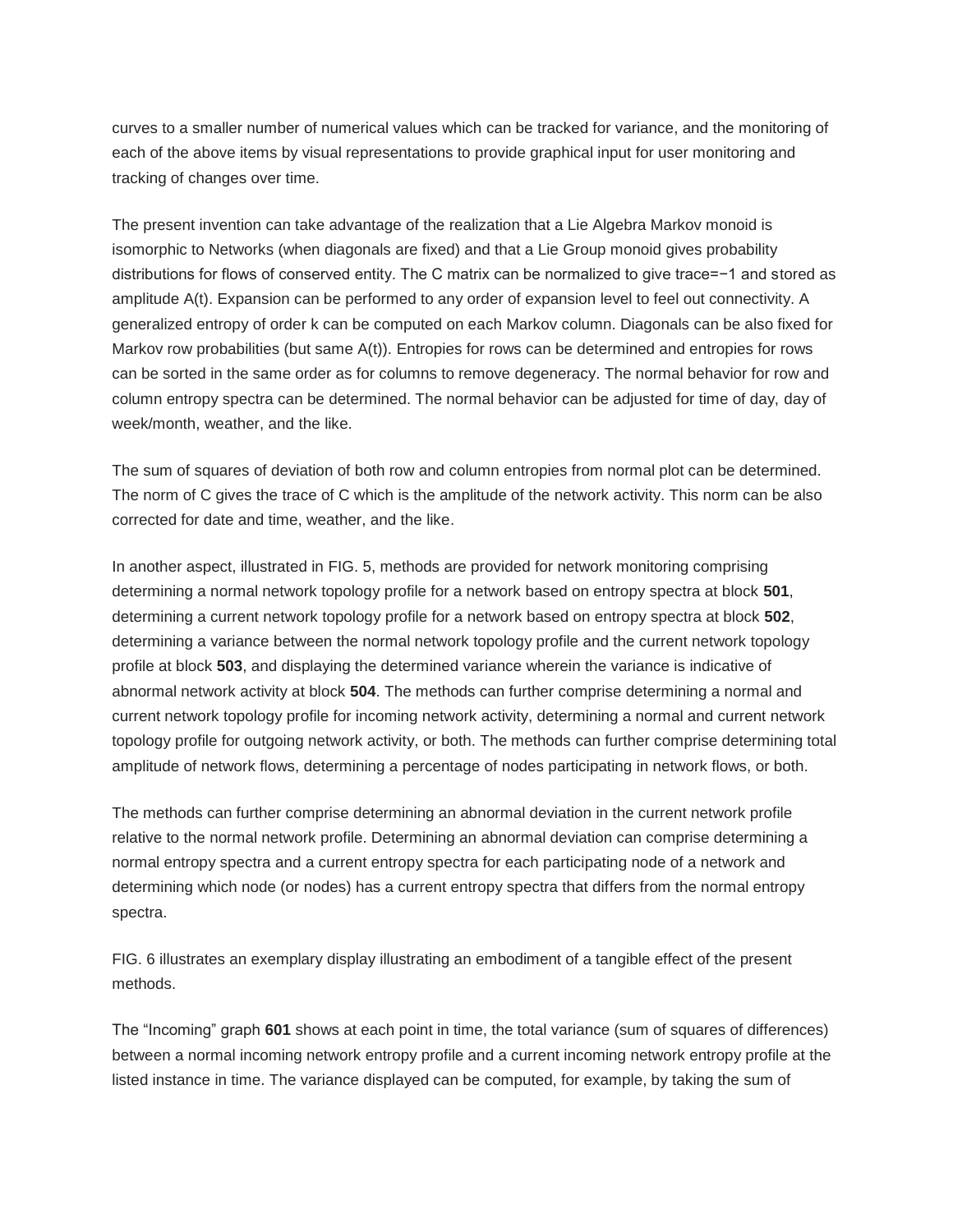squares of differences between the normal and current profiles illustrated graphically as plot **701** in FIG. 7.

The "Outgoing" graph **602** is the same computation but shows the total variance between a normal outgoing network entropy profile and a current outgoing network entropy profile at the listed instant in time. The variance displayed can be computed, for example, by taking the sum of squares of differences between the normal and current profiles illustrated graphically as plot **702** in FIG. 7.

The "Amplitude" graph **603** shows the total amplitude of the flows in the network as a function of time. It is similar to the total number of stocks traded on the stock exchange whereas the Incoming and Outgoing graphs indicate the entropy (or information) spectral profile would be similar to the inflows of money or outflows of money topologically.

The "Complexity" graph **604** shows the complexity by which is meant the percentage of nodes that are participating in the flows at each instant of time.

The points **605**-**608** indicate an abnormal deviation in entropy traffic relative to the normal. Thus that instant of time can be viewed in depth to see what is happening.

FIG. 7 illustrates the network at that instant of time represented by the points **605**-**608**.

Plot **701** shows the sorted entropy spectra verses the nodes that are participating. The curve **705** is the normal curve (averaged over a long time) giving the amount of entropy verses the specific node. The curve **706** is the amount of entropy verses the specific node at the time in question. It can be determined which nodes differ, for example, a server section that begins with the IP address 10.1.23.

It is possible to further "drill down" into that part of the network to view the network that is under that IP address heading. For example, the deviate part of a big network might indicate that a server in a particular division is behaving in an anomalous way. A "subnetwork" can be viewed that is shown in incoming plot **703** and outgoing plot **704**. Here it can be determined that node **21** in that subnetwork has an abnormal behavior pattern as indicated by the abrupt change in both incoming entropy flows and outgoing entropy flows for that node.

In an exemplary display, a user can click on spikes of deviation (or automate) to open a window showing deviate nodes. Eigenvalues and eigenvectors can give collections of pure exponential decreases (normal expansions of entropy functions  $I = \log 2 N < x(t) |x(t) > = ...$  and its derivatives). Ordering by rows then by columns can provide an almost unique order for network comparison. Entropies can be used to type & identify different topologies—clusters, trees, and the like. Diagonal changes to the C matrix can be done by birth/death feeds at nodes—Abelian by removing the diagonals each time prior to multiplication (and storing) gives non-repeating paths which can be exponentiated. The eigenvalues of the C matrix (equivalently the M matrix) have the interpretation of the rates of approach to equilibrium of a conserved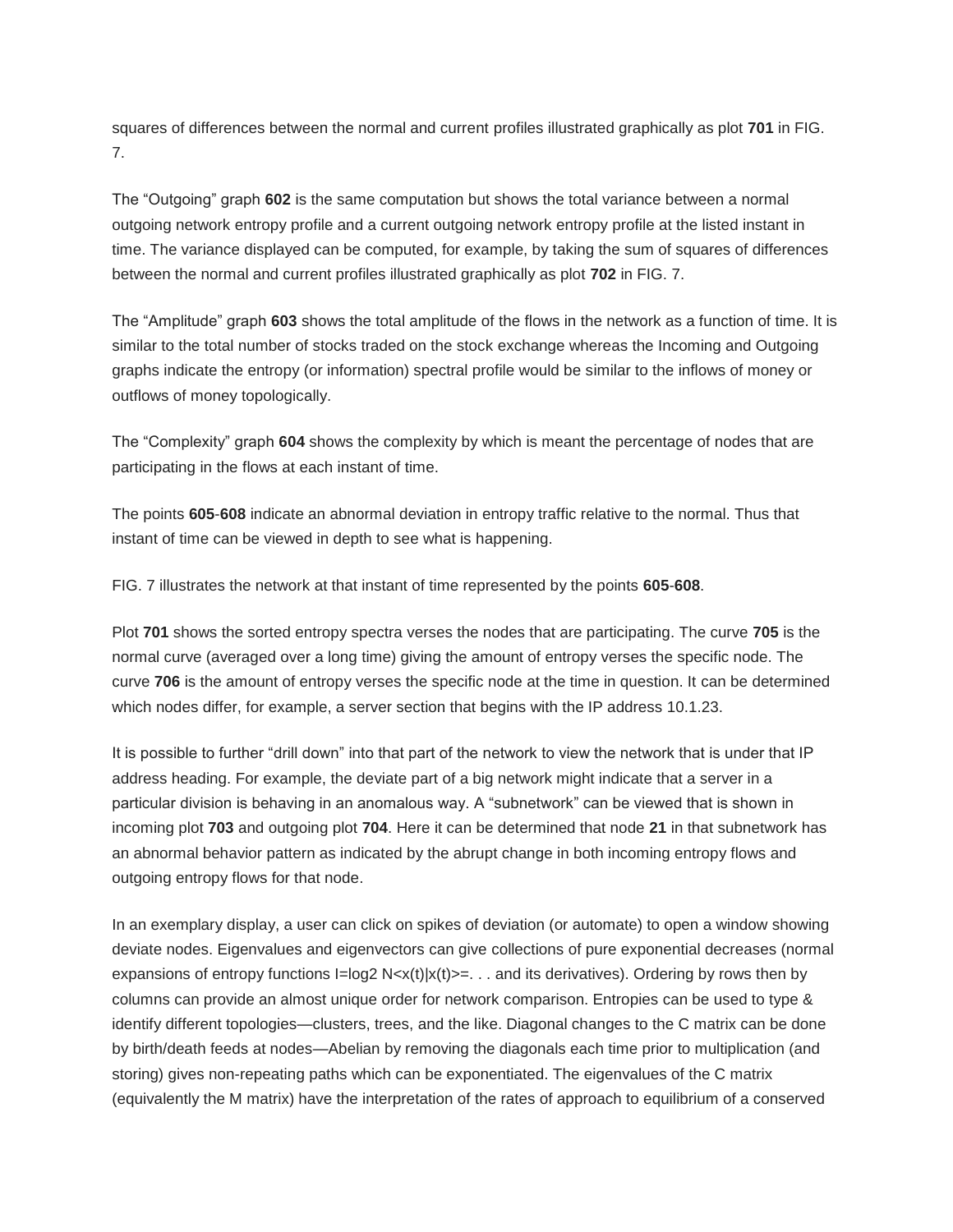fluid (probability)—like normal modes of vibration. The eigenvectors are those linear combinations of nodes, for that topology of flows, that have simple exponential decays to maximum entropy equilibrium

The 2(N−1) row and column entropies can be computed on all the sub-matrices of C and this should give all the data in C. The use of different time windows to compute C gives different results

Different factors of the expansion parameter  $\lambda$  can be used. The use of different orders of expansion of the powers of the C matrix computing M. The use of the eigenvalues and eigenvectors of C (or equivalently M) to label topologies. The use of separate and combined entropy ordering of nodes to have a unique node label number. User adjustable linear combination of multiple networks  $C=a_1C_1+a_2C_2+\ldots$  $a_nC_n$ . Loader and capture programs with renumbering of nodes by 1, 2, 3,  $\dots$  with lookup table can be used. The definition of the sum of all column (and separately the row) entropies can be used to obtain one entropy number representing the transfers to (and separately from) the nodes.

#### VII. EXAMPLE

The following example is put forth so as to provide those of ordinary skill in the art with a complete disclosure and description of how the devices and methods claimed herein are made and evaluated, and are intended to be purely exemplary of the invention and are not intended to limit the scope of what the inventor regards as the invention. Efforts have been made to ensure accuracy with respect to numbers (e.g., amounts, etc.), but some errors and deviations should be accounted for.

The computational techniques defined above along with the associated Markov entropy network metrics can be used to analyze the static and track the dynamic behavior of any type of network structure. Network tracking has been performed on internet traffic as defined by Snort data capture at servers of information that is sent from one IP address to another IP address. The objective was to identify anomalies, and abnormal behavior relative to normal traffic patterns by monitoring the total column (incoming traffic) and row (outgoing traffic) second order Renyi' entropy along with the traffic volume (which is independent of the traffic topology). This is similar to separating the buying pattern of financial investments from the volume of transactions on the market as two separate indicators.

The graph provided in FIG. 8 shows the total incoming and outgoing entropy as a function of time for a server at a university of 30,000 students and faculty. The major anomalies were identified at certain times and these were expanded as seen inFIG. 9 to see the full entropy spectra at those times over the network thus identifying the specific nodes that had aberrant behavior. It was determined that these particular anomalies in entropy occurred for nodes that at certain times were used to upload and download large volumes of audio and video files.

The methods and systems of the present invention can employ Artificial Intelligence techniques such as machine learning and iterative learning. Examples of such techniques include, but are not limited to, expert systems, case based reasoning, Bayesian networks, behavior based AI, neural networks, fuzzy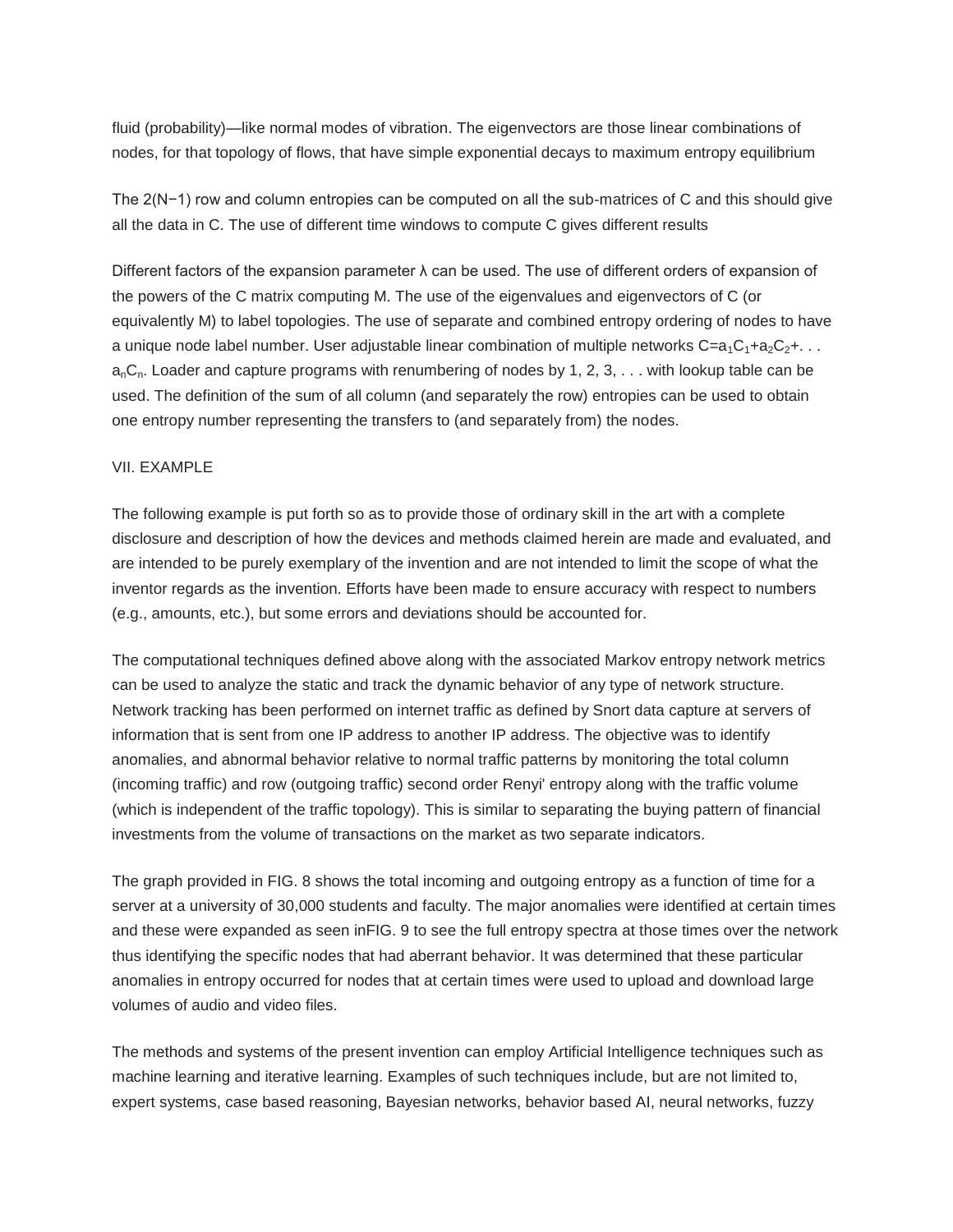systems, evolutionary computation (e.g. genetic algorithms), swarm intelligence (e.g. ant algorithms), and hybrid intelligent systems (e.g. Expert inference rules generated through a neural network or production rules from statistical learning).

The processing of the disclosed system and method of the present invention can be performed by software components. The disclosed system and method can be described in the general context of computer-executable instructions, such as program modules, being executed by one or more computers or other devices. Generally, program modules comprise computer code, routines, programs, objects, components, data structures, etc. that perform particular tasks or implement particular abstract data types. The disclosed method can also be practiced in grid-based and distributed computing environments where tasks are performed by remote processing devices that are linked through a communications network. In a distributed computing environment, program modules can be located in both local and remote computer storage media including memory storage devices.

While this invention has been described in connection with preferred embodiments and specific examples, it is not intended that the scope of the invention be limited to the particular embodiments set forth, as the embodiments herein are intended in all respects to be illustrative rather than restrictive.

Unless otherwise expressly stated, it is in no way intended that any method set forth herein be construed as requiring that its steps be performed in a specific order. Accordingly, where a method claim does not actually recite an order to be followed by its steps or it is not otherwise specifically stated in the claims or descriptions that the steps are to be limited to a specific order, it is no way intended that an order be inferred, in any respect. This holds for any possible non-express basis for interpretation, including: matters of logic with respect to arrangement of steps or operational flow; plain meaning derived from grammatical organization or punctuation; the number or type of embodiments described in the specification.

It will be apparent to those skilled in the art that various modifications and variations can be made in the present invention without departing from the scope or spirit of the invention. Other embodiments of the invention will be apparent to those skilled in the art from consideration of the specification and practice of the invention disclosed herein. It is intended that the specification and examples be considered as exemplary only, with a true scope and spirit of the invention being indicated by the following claims.

# **PATENT CITATIONS**

| <b>Cited Patent</b> | <b>Filing date</b> | <b>Publicatio</b><br>n date | <b>Applicant</b>            | Title                                                |
|---------------------|--------------------|-----------------------------|-----------------------------|------------------------------------------------------|
| US5602964           | May 21,<br>1993    | Feb 11, 1997                | Autometric,<br>Incorporated | Automata<br>networks and<br>methods for<br>obtaining |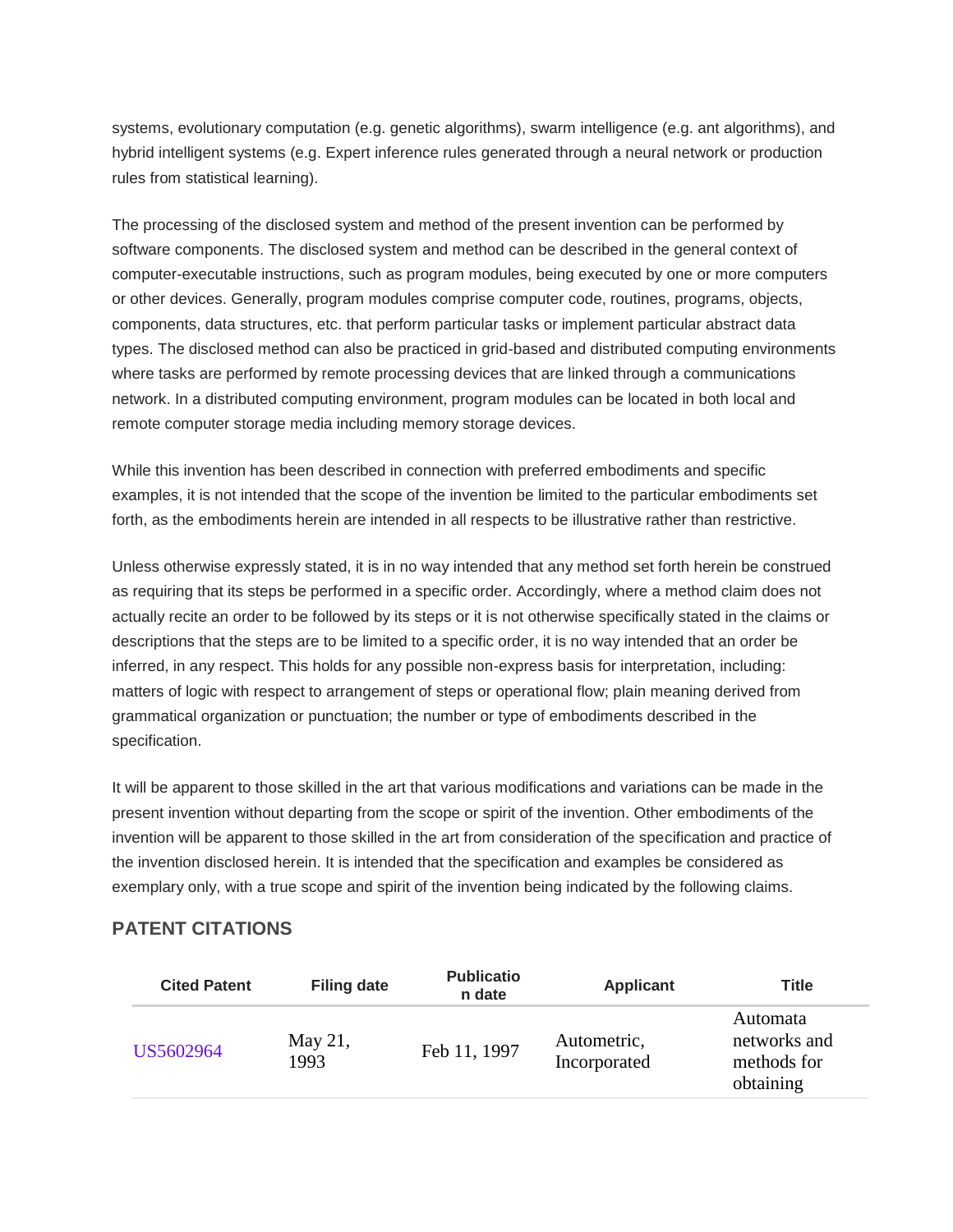| <b>Cited Patent</b>      | <b>Filing date</b> | <b>Publicatio</b><br>n date | <b>Applicant</b>                                  | <b>Title</b>                                                                                     |
|--------------------------|--------------------|-----------------------------|---------------------------------------------------|--------------------------------------------------------------------------------------------------|
|                          |                    |                             |                                                   | optimized<br>dynamically<br>reconfigurabl<br>e<br>computational<br>architectures<br>and controls |
| US5727051                | Aug 11, 1995       | Mar 10, 1998                | Telefonaktiebolage<br>t Lm Ericsson<br>(Publ.)    | System and<br>method for<br>adaptive<br>routing on a<br>virtual path<br>broadband<br>network     |
| US2003014740<br>$\bf{0}$ | Feb 1, 2002        | Aug 7, 2003                 | <b>Fujitsu Network</b><br>Communications,<br>Inc. | Optimizing<br>path selection<br>for multiple<br>service<br>classes in a<br>network               |

# **NON-PATENT CITATIONS**

|        | <b>Reference</b>                                                                                                                                 |
|--------|--------------------------------------------------------------------------------------------------------------------------------------------------|
| $\ast$ | <b>Guet al. "Detecting Anomalies in Network Traffic Using Maximum Entropy</b><br>Estimation", IMC, 2005, pp. 345-350.                            |
|        | Johnson, J.E., "Markov-type Lie Groups in $GL(n,R)$ ," J. Math. Phys. 26(2):252-257<br>(1985).                                                   |
|        | Johnson, J.E., "Networks, Markov Lie Monoids, and Generalized Entropy,"<br>Conference Presentation, St. Petersburg, Russia, Mar. 28, 2005.       |
| $\ast$ | Wagner et al. "Entropy Based Worm and Anomaly Detection in Fast IP Networks",<br>14th IEEE WET ICE / STCA security, 2005, pp. 172-177, pages: 6. |

# \* Cited by examiner **CLASSIFICATIONS**

| U.S. Classification          | 706/46                                       |  |
|------------------------------|----------------------------------------------|--|
| International Classification | G06F17/00, G06N5/02                          |  |
| Cooperative Classification   | H04L12/2602, H04L41/12, H04L43/00, H04L41/16 |  |
| European Classification      | H04L12/26M, H04L41/12, H04L43/00             |  |
| <b>LEGAL EVENTS</b>          |                                              |  |